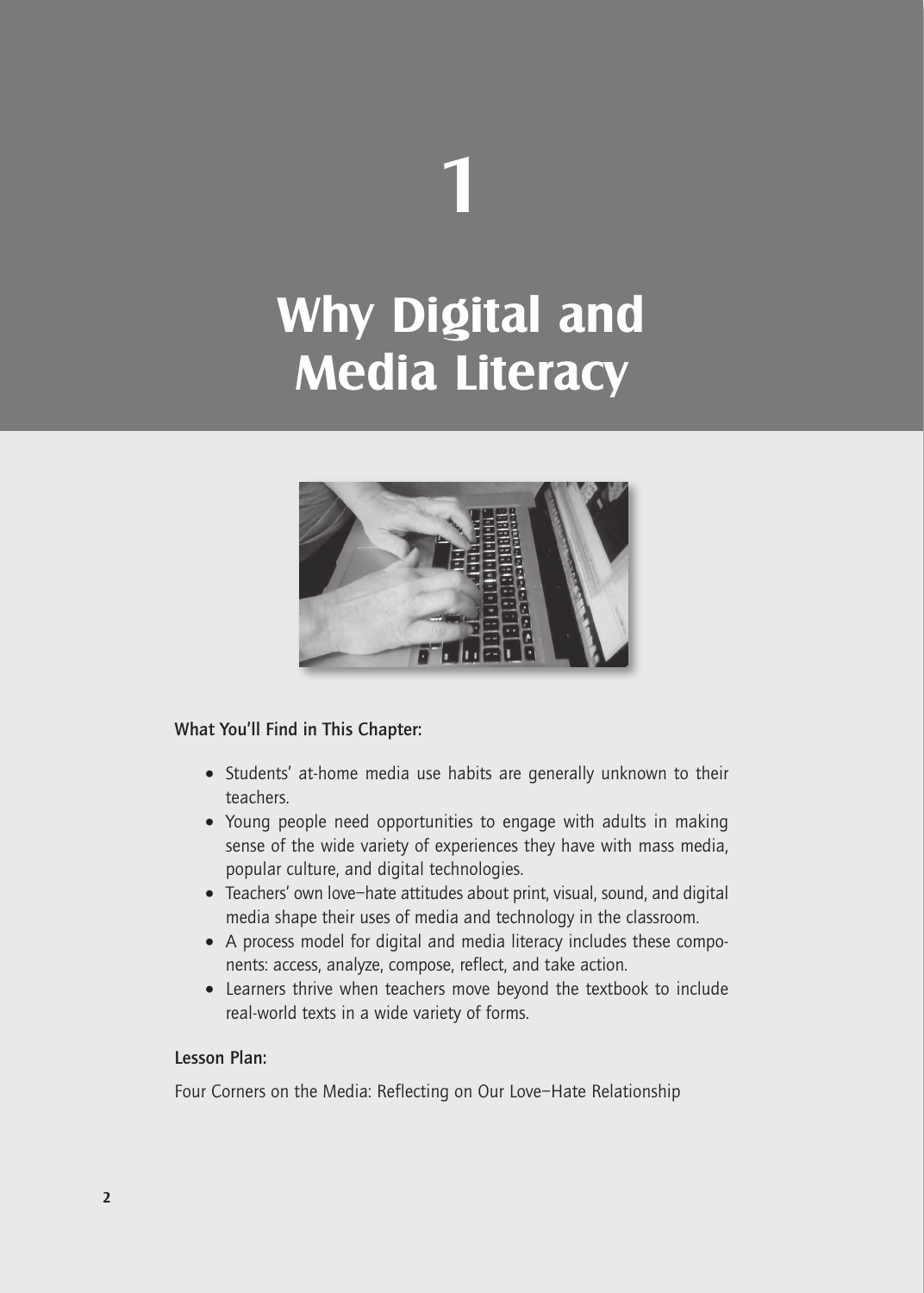**M** hen Tony's not in school, he's on the computer. And when he's not playing video games or doing his homework, he's watching Hulu. "It's great to be able to watch your favorite shows whenever you want," he explained. These days, he's been watching the first two seasons of *Greek,* an ABC comedy about a girl who navigates her way through a sorority at an Ohio university. Her party life is turned upside down when her younger brother arrives on campus and insists on rushing a fraternity.

But Tony doesn't just watch TV shows online; he "reads the boards." All the shows on Hulu have a discussion board, where people make comments and participate in discussion about issues related to each show. He's posted his two cents on the longstanding debate about the sex jokes on *Family Guy.* He's clarified a plot point or two on the *Bones* discussion board, answering people's questions about why a character acted a certain way. Now he's got something to add to the board about why *Greek* doesn't seem like it's set in Ohio:



One thing is clear: Tony is no couch potato. He has analyzed some elements that make the show unrealistic, as shown in Figure 1.1, and he's active in an online conversation with others who have strong opinions about the show. By reading reactions to his post, Tony can learn from other users about concepts like the *fourth wall,*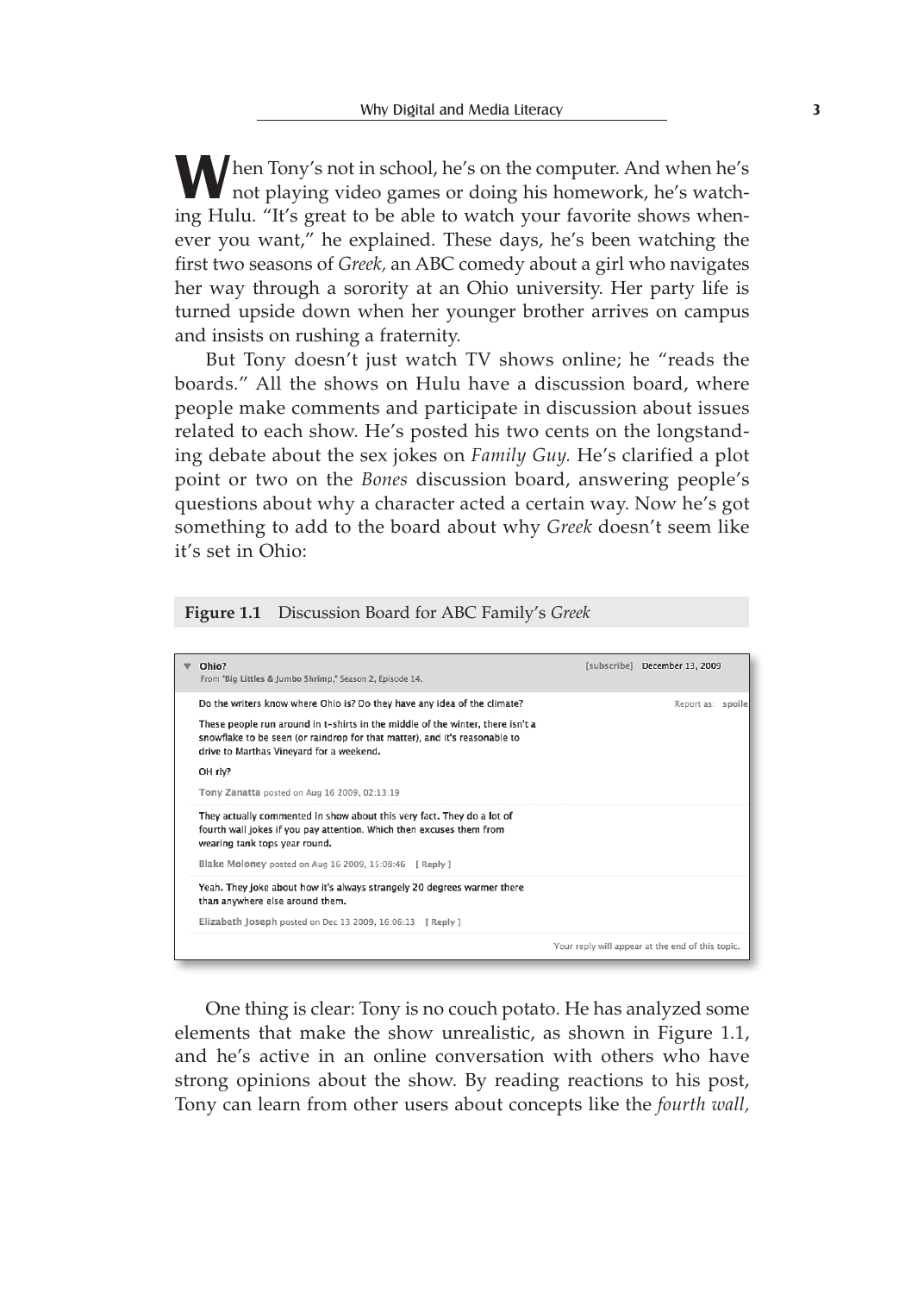which refers to the boundary between any fictional setting and its audience. When actors speak to the audience directly through the camera in a television program or film, it is called "breaking the fourth wall."

Tony's high school English teacher would be pleased to see Tony engaged in this kind of literacy practice. She works hard to get her students to appreciate literary concepts in epic poetry and mythology. But she doesn't generally spend time talking with students about their favorite movies or TV programs. She is too busy covering all the classic works of literature that students read in college prep classes.

As it turns out, many teachers are unfamiliar with how students actually watch movies and television today. Kids are using video streaming websites like Netflix (www.netflix.com) or Hulu (www .hulu.com). Netflix not only will mail movie DVDs to your door, but it offers video streaming direct to your computer or to your TV through an Xbox or Wii video game system. Hulu was founded in 2007 as a collaborative venture between FOX, ABC, and NBC. It offers television programs to viewers online through an advertisingsupported model. Videos are available for unlimited streaming. In the United States, people can watch favorite shows and edited video clips over and over, for free. Advertisements appear during normal commercial breaks. For teens, it's the second most popular website destination (after YouTube) in terms of minutes of use.<sup>1</sup> And most teens use Hulu to rewatch their favorite episodes of shows they've already seen on TV.

What's to love about ABC's *Greek?* Tony explains it this way: "The characters are likeable and complicated—at least the male characters. And some of these stories show you what college life is like, even if the comedy elements add a lot that's unrealistic. The clothes and appearance of the characters are definitely not realistic."

What's to hate about watching this show? Tony admits, "I like watching them in a marathon session. Sometimes, it's really not a great use of my time." Like many people, Tony plays video games and watches TV instead of doing the things he *should* be doing, like homework and chores. "I waste a lot of time this way," he smiles sheepishly. When Tony's done watching episodes of *Greek,* a computer algorithm on Hulu suggests other shows he might also enjoy watching, including *The Secret Life of the American Teenager, Ten Things I Hate About You,* and *Ugly Betty.* Of course, Tony and his friends are also listening to music, playing video games, watching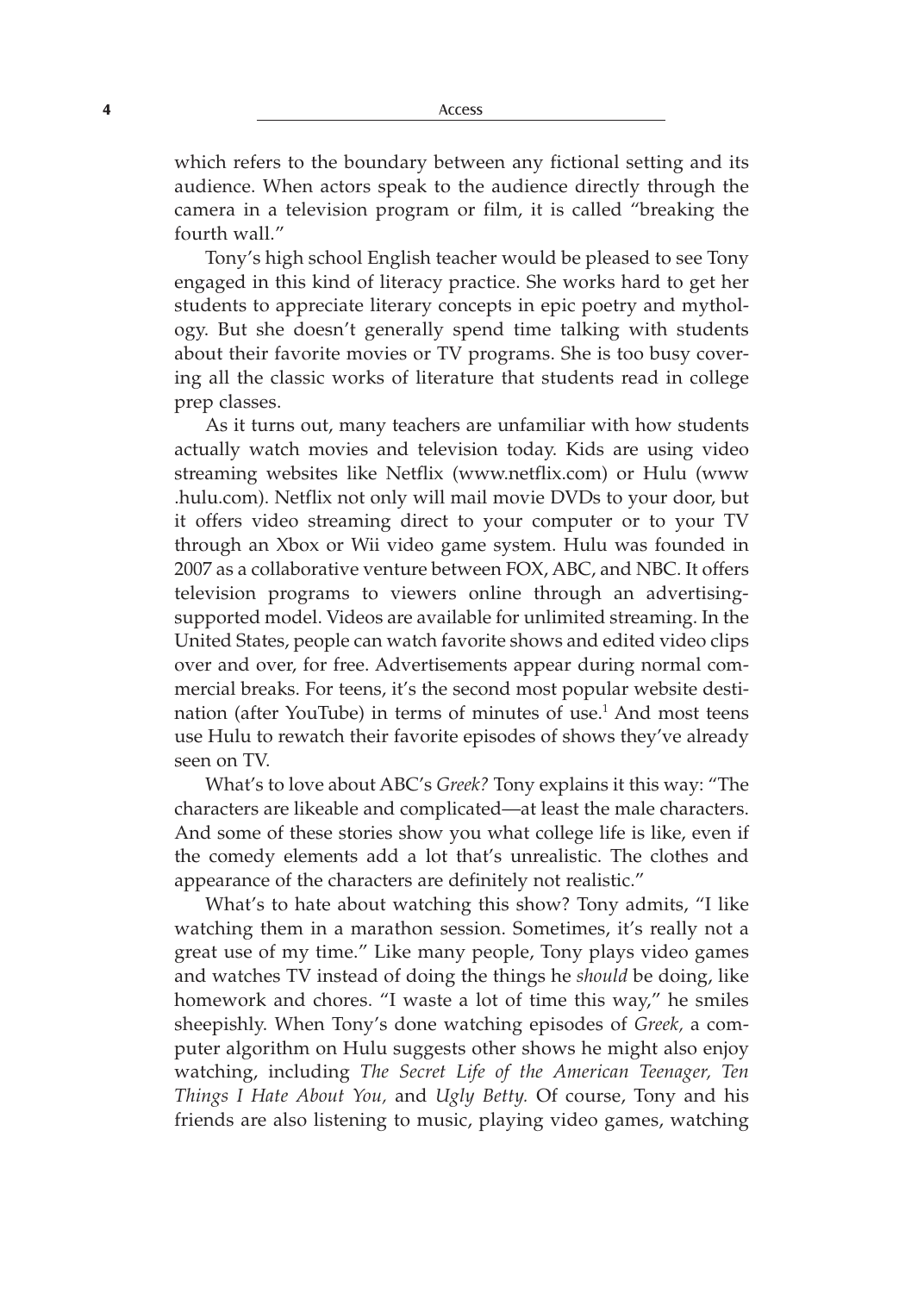YouTube videos, updating their social networks, and using cell phones. But for about four hours and twenty minutes per day, it's TV viewing on a traditional set, usually in the bedroom.

# **The Uses of Media and Technology in Grades 7–12**

Many teachers already use movies, videos, mass media, and popular culture in the classroom. In middle-school health class, a Discovery Channel video on nutrition helps kids understand how food choices affect health. In world history classes, a teacher may show clips from *The Gladiator* or *300* to discuss Greek and Roman warrior culture or examine how the film's visual depictions of the ancient world compare with what is known from written historical accounts. In English, a teacher may use lyrics from a pop song to help students understand meter in poetry or a clip from *The Simpsons* to explore the concept of intertextuality. In biology, a PBS documentary on the Amazon basin may help spark interest in the genetic diversity of species. In government class, teachers may use an episode of *Law and Order* to discuss the dangers of pretrial publicity.

Computers are used in widely different ways in American schools. Students may go to the computer lab when writing their research papers. They may use drill-and-practice software to learn math or play educational simulation games to explore global conflicts in Latin America or the Middle East. In some schools, students are using computers as an ordinary part of classroom learning. But while plenty of teachers use digital media, mass media, and popular culture in the classroom, the instructional strategies they use may (or may not) support the development of students' knowledge, critical thinking, and communication skills.

Sometimes digital technology is used as a babysitter. There's the teacher who lets kids bring in DVDs from home to watch on the Friday before the holiday. There's the one who takes her kids to the computer lab for a project but doesn't notice when they're distracted and off task. Then there's the one whose classroom is always darkened, with a movie screening and kids' heads on desks.

Now there's a topic teachers don't like to talk about. In American public schools, for over two generations, watching movies has long been used *as a break or a reward.* These practices are so typical and so ordinary that we take them for granted. But in some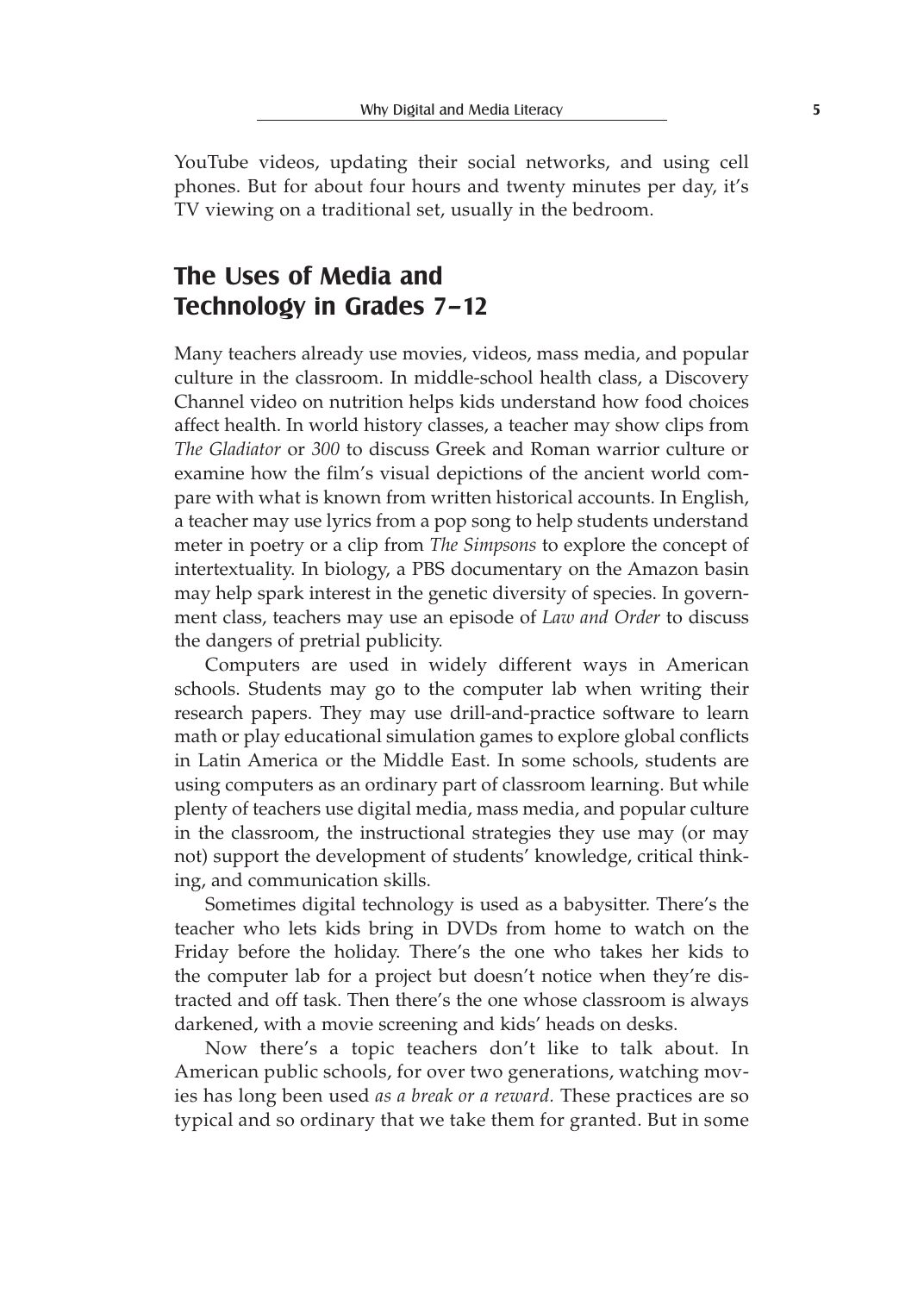schools, watching videos can become a crutch: it can be used as a way to fill time and keep students in their seats. In my work with teachers, I've found that these habits may interfere with developing more imaginative and innovative uses of media and technology for learning.<sup>2</sup>

Other educators use popular culture as a motivational bait and switch, a way to get bored and disengaged youth to gear up for digging into *King Lear.* For example, a business teacher might use clips from the film *Wall Street* to introduce ideas about risk and return in finance. A math or science teacher may use a clip from the CBS show *NUMB3RS* to help students see the wide-ranging impact that math can have on their daily lives. A physical education teacher might "warm up" a class by playing some pop music to get kids moving. In nearly any subject, a clip from a YouTube video or talking about Oprah, local sports, or *World of Warcraft* can get kids to pay attention at the beginning of class. And who doesn't sometimes leave the substitute teacher a movie to play in class?

Make no mistake about it: using popular culture, mass media, and digital media motivates and engages students. And students need to be motivated and engaged—genuine learning simply doesn't happen without it. But this book isn't about simply using superficial strategies for getting kids to pay attention. Instead, this book explores the truly transformative power of digital and media literacy education in Grades 7–12 to connect the humanities, natural sciences, and social sciences to mass media, digital media, and contemporary culture.

The position paper on digital and media literacy developed by the National Council for the Social Studies (NCSS) explains that changes in society challenge teachers to change both how and what we teach:

Whether we like it or not, this media culture is our students' culture. Our job is to prepare them to be able to critically participate as active citizens with the abilities to intelligently and compassionately shape democracy in this new millennium. Media literacy offers us the framework to build upon their entertainment and social experiences with media so as to provide our students with meaningful academic, civic, and public experiences that are critical and empowering.<sup>3</sup>

Educators can't afford to ignore or trivialize the complex social, intellectual, and emotional functions of media and popular culture in the lives of young people. In order to reach today's learners, educators need to be responsive to students' experience with their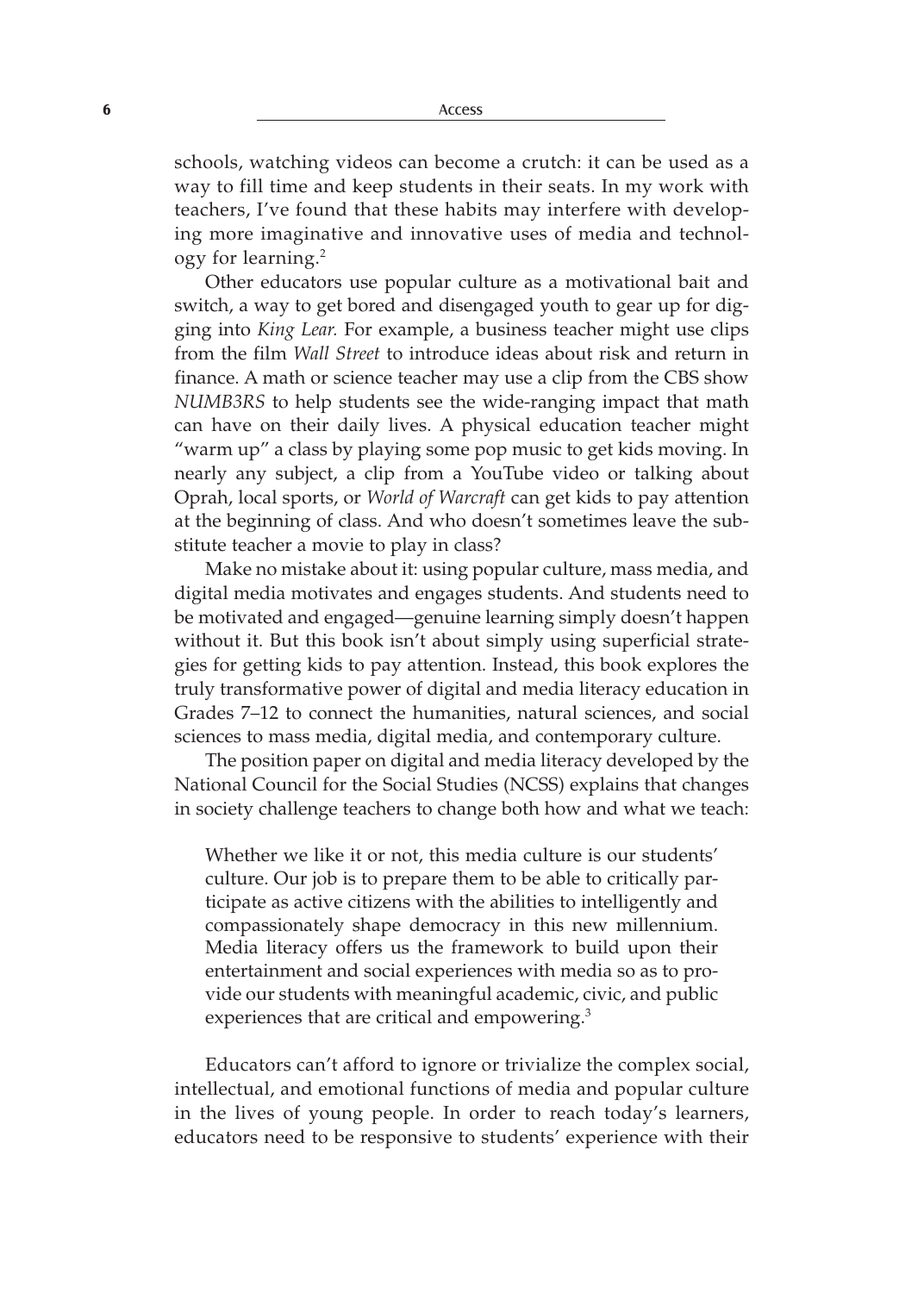culture—which is what they experience through television, movies, YouTube, the Internet, Facebook, music, and gaming.

When you learn more about students' choices, the first thing you'll notice is how different your students are from you. When it comes to media and technology, every two years brings a new set of changes in the landscape of their daily life. Even if you're only a few years older than your students, there may be important differences because technology tools are changing so very rapidly. That's why educators need to gain the latest information about the media and technology choices students make at home (and at school) each day.

# **Understanding Today's Learners**

Kids are using media and technology from before breakfast until bedtime and beyond. They're sending text messages, listening to music, updating their social media profiles, and playing video games at the same time, squeezing in 200 hours of media and technology use into each month.<sup>4</sup> Contrary to popular opinion, most teens ages 12 to 19 are *not* abandoning movies and television for the Internet; when they go online, they're updating their Facebook profiles and watching YouTube videos but generally not creating videos, blogs, podcasts, or computer programs. Only 8% of teenagers use Twitter, for example.<sup>5</sup> Despite all the attention given to teens and online media in the news media, television programs and movies continue to be significant sources of entertainment in the lives of young people. A Nielsen study in June 2009 shows that only about 3% of the 100 hours per month that teens spend using television is done online. Actually, teens watch more TV than ever, up 6% over five years. And teens actually spend about one third less time online as compared with adults, using the Internet about 11 hours a month as compared with adults, who spend 29 hours monthly online.<sup>6</sup>

Way back before cable television and online video streaming brought us a 500,000-channel universe, it was easy for 20th-century teachers to integrate discussions of favorite TV shows into the classroom—after all, there were only three or four networks. Back then, discussions about mass media emerged naturally as a result of shared exposure to celebrities, politicians, athletes, and musicians. Of course, teachers still have viewing experiences they can share with their students. Many teens and teachers love *American Idol,* for example. Both teens and teachers may watch sports as well as local and national news.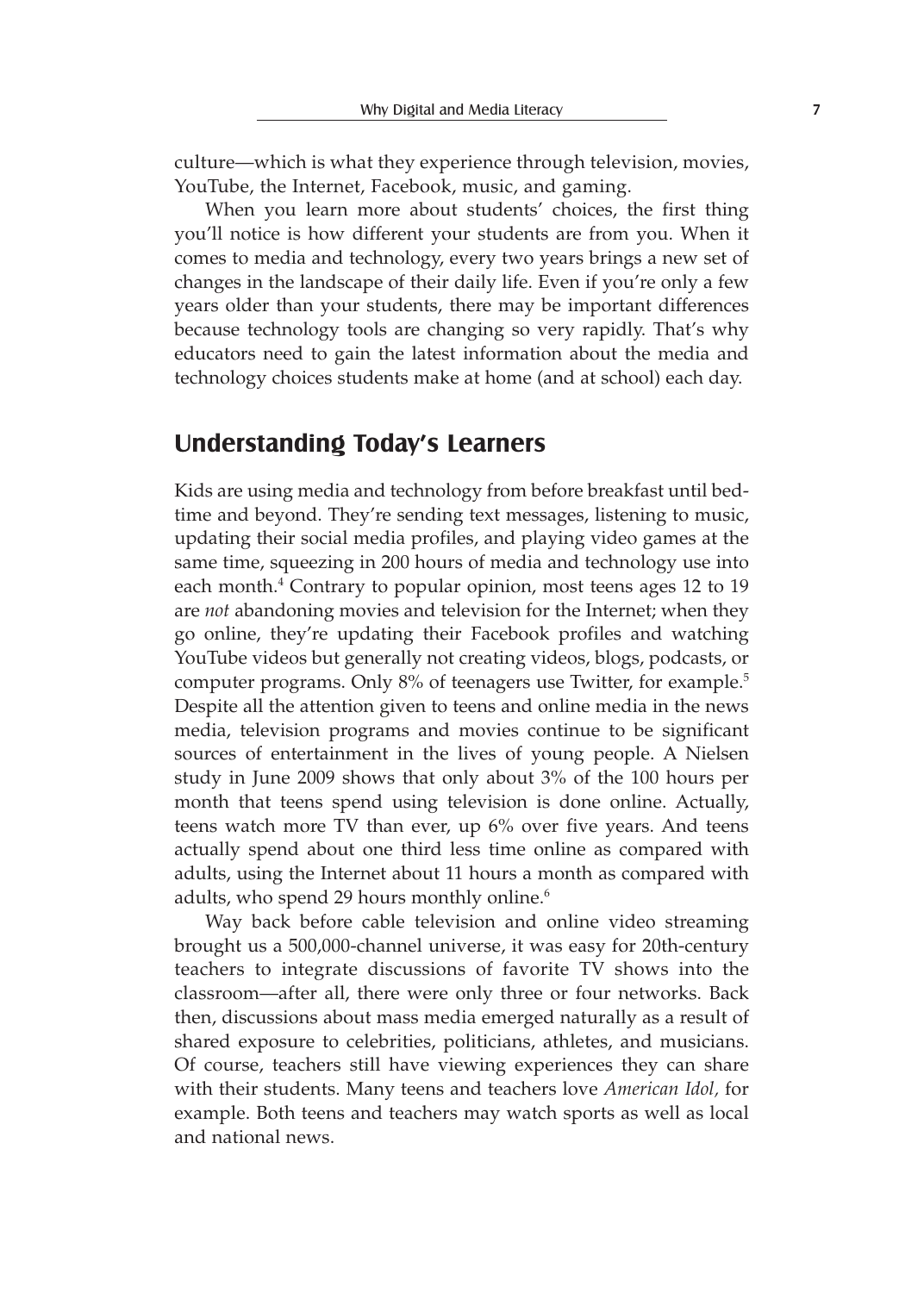But today, the media worlds that students inhabit are often very different from the preferences of educators, parents, and other adults. Teachers and students are both "using the Internet," but they are having very different experiences when online. When teachers use the Internet, for example, it's often to check e-mail or surf the web for information related to career, health, or hobbies. When teens use the Internet, the purpose is for socializing or entertainment, generally by playing games, watching videos, searching for and listening to music, and interacting with friends through social networks like Facebook or Myspace.

As important as digital media and technology are in the lives of children and young people, research shows that 80% of teens have little to no interaction with parents or other adults about their use of media and technology.7 So most young people get very little opportunity to have serious conversations with adults about the complex mix of entertainment, socialization, and information that is a substantial part of everyday life.

But it is through digital media, mass media, popular culture, and technology that we will get most of our information and entertainment across the span of a lifetime. Shouldn't students get some meaningful opportunities to analyze and evaluate the way these messages and experiences work in contemporary culture?

#### Keep a Media Diary

Increase your awareness of each time you come in contact with print, visual, sound, or digital media for a three-day period. You can create your own method for keeping track of your usage habits, but please note the following:

- Type of media text (print, visual, sound, or digital)
- Title or name of the media text
- Amount of time spent using it
- Motivation for using it (homework, socializing, relaxation, mood management, etc.)
- Context and situation (where and why)

After three days, review the chart to look for patterns. Write a short essay describing the patterns and reflect on your thoughts and feelings regarding media use choices over this period of time. In the essay, address these questions:

- 1. What medium do you use the most? What do you use the least? Why?
- 2. Was your media use during this period of time more or less typical for you? Why or why not?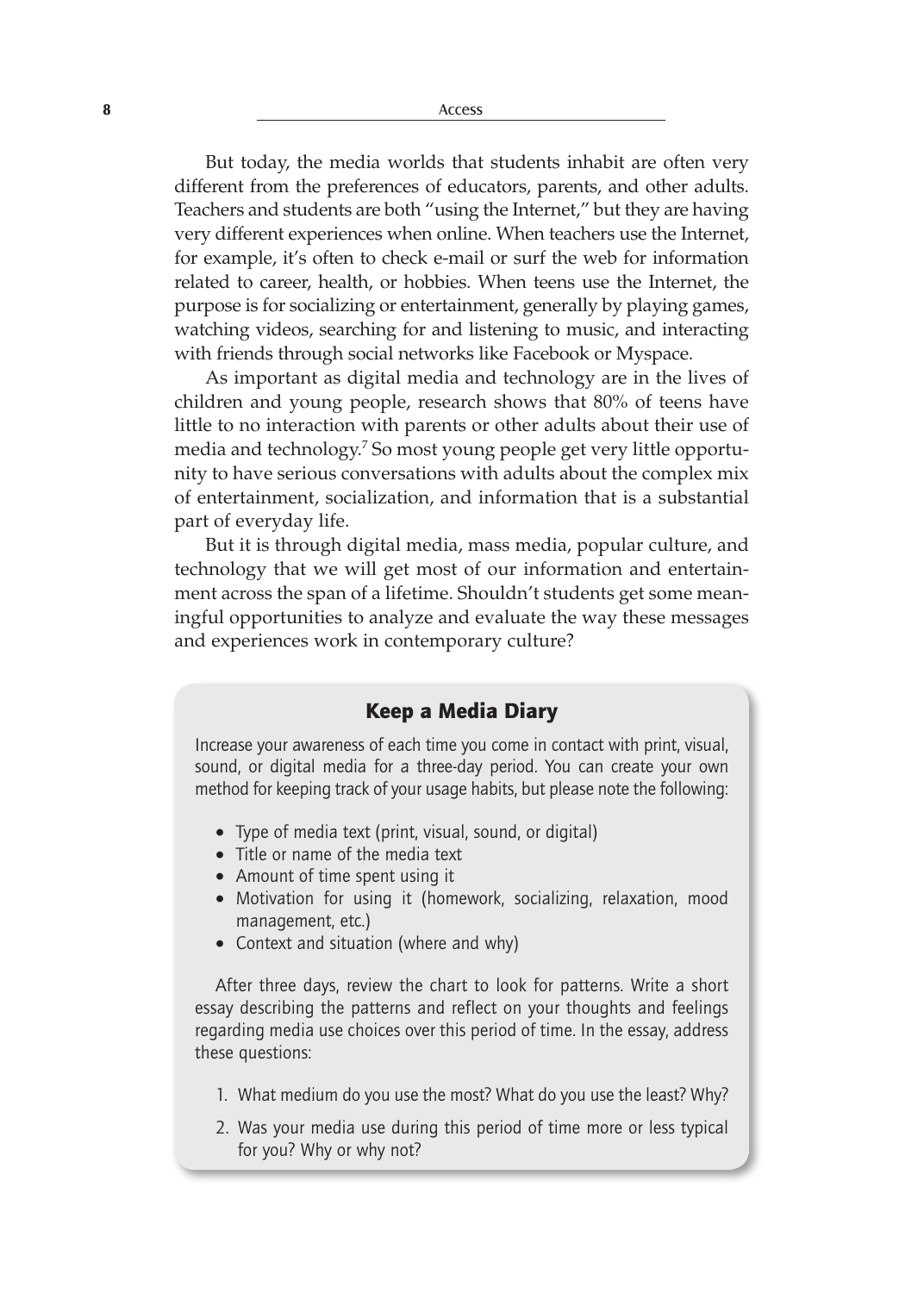- 3. Reflecting on your behavior over the three-day period, which medium could you live without, if necessary? Which medium would be most difficult to live without? Why?
- 4. Which types of media do you use as part of a social activity and which are used mostly when you are alone? What factors explain this?
- 5. How do you use different types of media for work, social communication, and leisure purposes?
- 6. Is there anything about your consumption of media that you would like to change? Why or why not?

# **Our Love–Hate Relationship With Media and Technology**

The word *media* has only been used to refer to communication since the 1920s, when it started to be used as the plural form of *medium,* which was used to mean "an intervening agency, means, or instrument." The term was first applied to newspapers, then radio, and then television. Now we use it to include many types of digital communication, including websites, e-mail, and social networking. (Because it's a plural form, we say, "Media are. . . ." ) These days, media are usually categorized in four formats: print, visual, sound, and digital media, as shown in Figure 1.2.



**Figure 1.2** Types of Media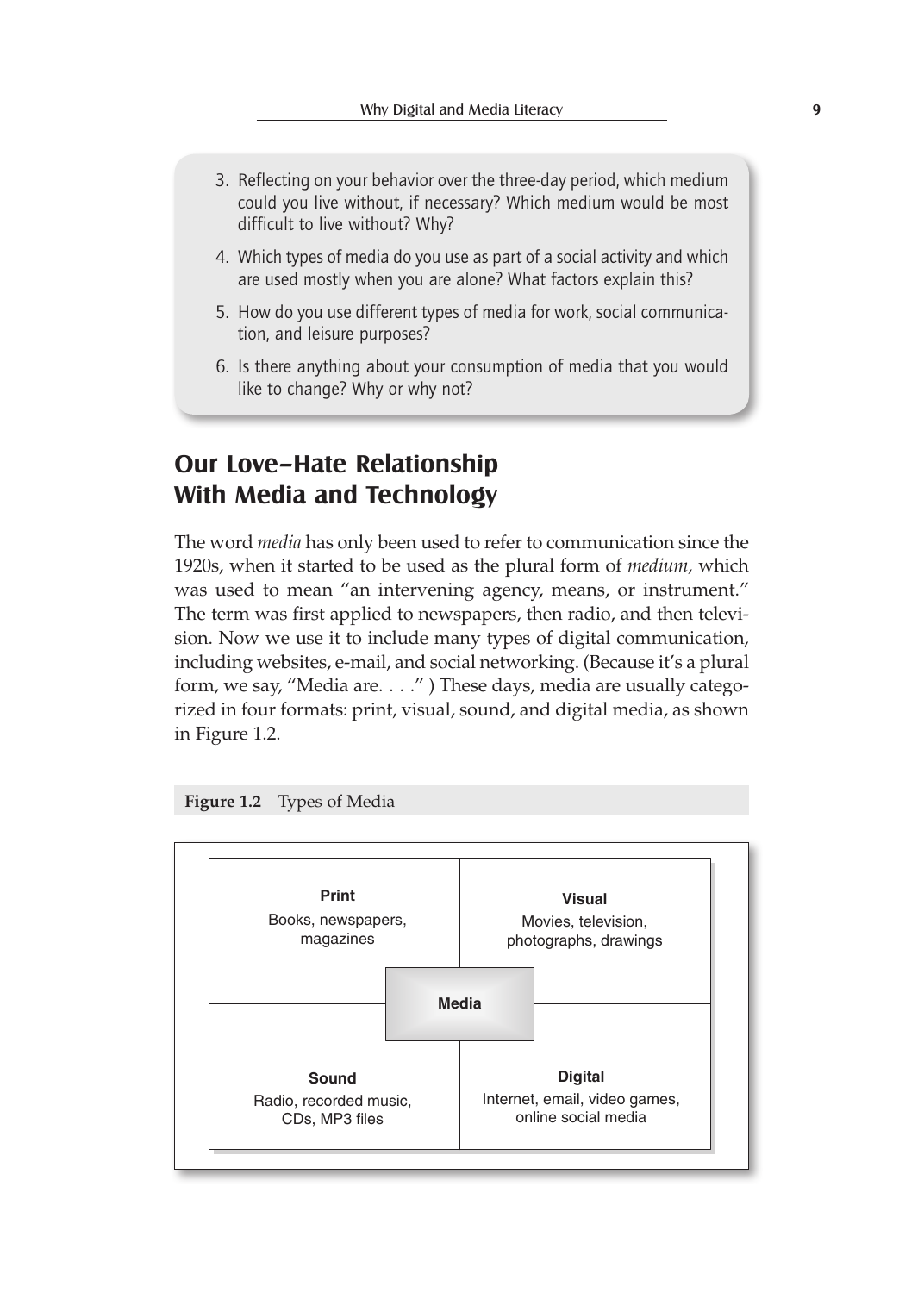Categories for defining media types have become blurry as more and more of our media are expressed in digital forms. For example, an audio book represents the convergence of print, sound, and digital media forms. Online social media bring together elements of both mass communication and interpersonal communication. Every day, it seems, there are new digital media resources and tools that attract the interest of K–12 educators. That's because a vast network of designers and creative professionals are generating lots of new tools for online media, hoping to change the world or just strike it rich (by creating the next Facebook, Wikipedia, or even just a new puzzle video game for the cell phone, like Angry Birds). Some of these new tools have enormous potential for education. For example, Voice Thread (www.voicethread.com) is a way to collaboratively comment on images. Jing (www.jingproject.com) is a tool that lets you make a digital file of still or moving images on your computer screen. Every week, new products and services are being introduced for use at home, too. For some educators, being first to use a new technology tool is a personal obsession. For many others, this holds little attraction or appeal.

But because we use many types of media routinely as part of everyday life, most people have a love–hate relationship with print, visual, sound, and digital media and technology. These perspectives come from our roles as individuals, as parents, as educators, and as citizens. And because our attitudes about media and technology will inevitably shape our decisions about using media in the classroom, it's important to reflect on our own beliefs and attitudes and consider what matters most to us.

Were Tony to interview his teacher and her school colleagues about their attitudes about digital media and technology, he might find these diverse views:

- Print media are superior to digital media.
- Cell phones are like having a computer in your pocket.
- The celebrities and athletes we see in mass media are a form of cultural glue that holds our society together despite our different backgrounds.
- Digital technology lets anyone be an author!
- Media and technology firms are giant corporations just out to make money.
- Cell phones are essential today, but they do interfere with real life.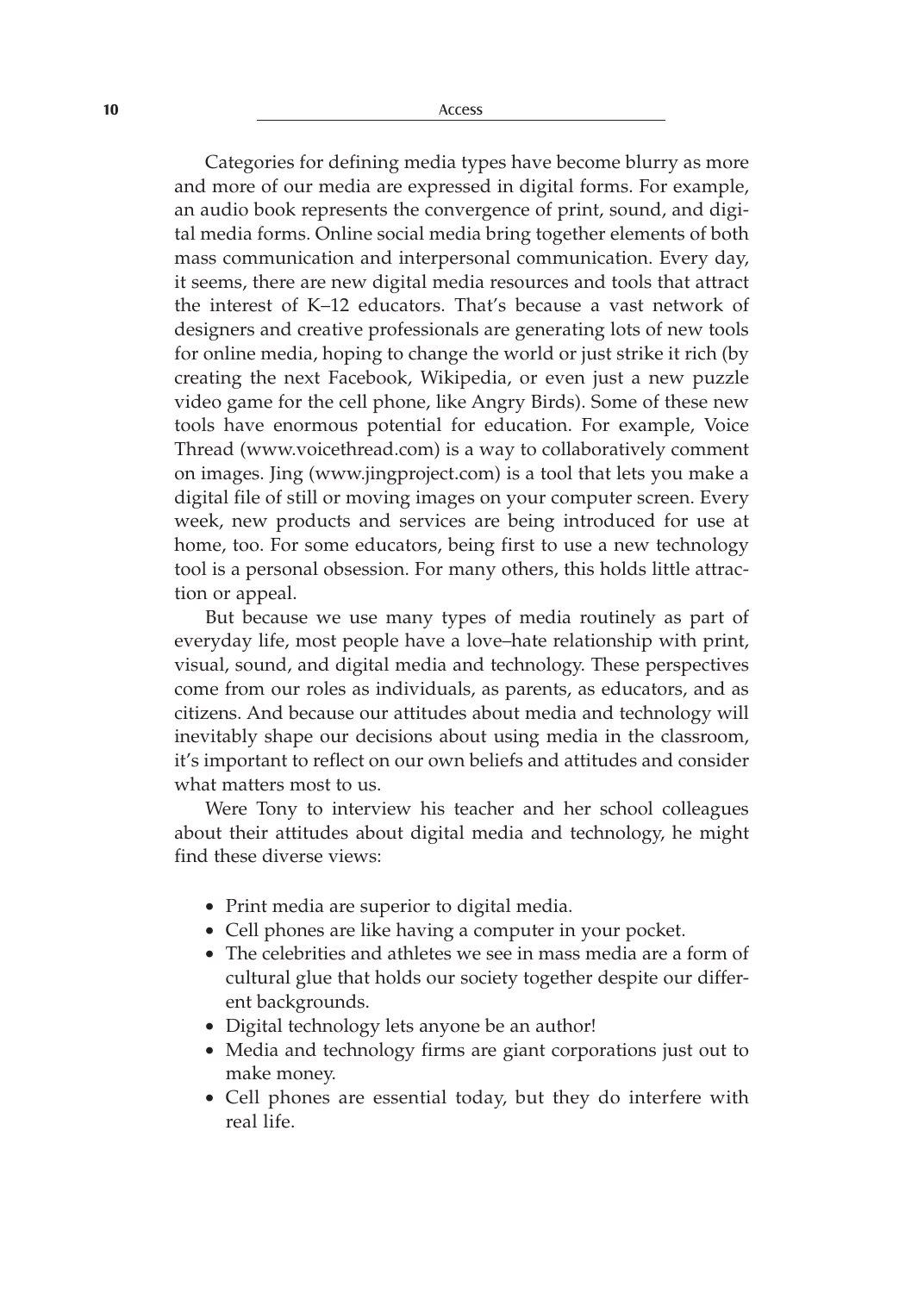- Making your life public on Facebook makes you feel like a celebrity.
- Media are a tool of political power: By controlling information and entertainment, you control the world.

Add your own ideas to this list. Now consider what a great variety of perspectives are possible. There's no doubt about it: Teachers' attitudes about media and technology shape their curriculum choices. Who would be surprised to find that a teacher who views media as an art form would make different use of movies, newspapers, or websites in the classroom than one who is convinced that the Internet is going to revolutionize the world, or another who sees mass media as a tool of political control, or another who thinks it's just a form of superficial entertainment?

At the end of this chapter, you'll find a lesson plan to unpack how your own students understand their love–hate relationship with print, visual, sound, and digital media.

Students have lots of things to say about this because media and technology are so important to them. Some are using genres and formats that many of their teachers and parents don't even recognize (web comics, discussion boards like 4chan, and fake Wikipedia sites, for example). Some teens will have thought deeply about media and technology in terms of the positive and negative functions, while others just take it all for granted.

When teachers and students are asked to reflect on their perspectives to prioritize the dimensions of their relationship with print, visual, sound, and digital media, they clarify their values. Such reflection is a vital part of participating in contemporary society today, and it is the first step in the pedagogy of digital and media literacy education.

# **Essential Dimensions of Digital and Media Literacy**

In this book, you'll meet middle-school and high school teachers, principals, library/media specialists, and technology educators from all across the United States, people that I have had the privilege to know over the course of my career. By sharing my experiences observing in their classrooms, interviewing them, and reviewing their students' videos, writing, multimedia, websites, and other creative work products, I hope to illustrate the complexity, depth, and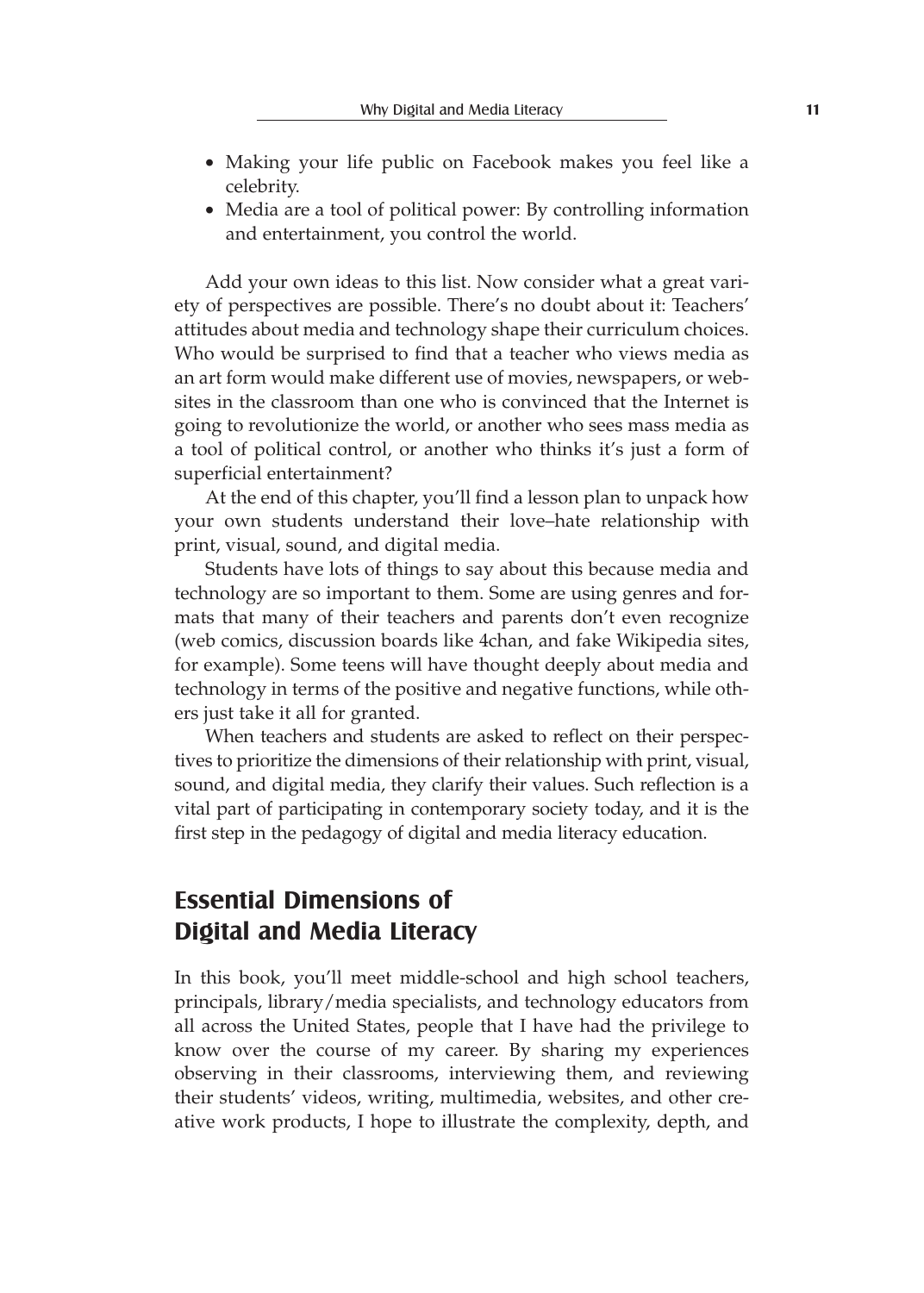richness of the practice of digital and media literacy in secondary education. To organize the many different types of instructional practices, I present a process model for digital and media literacy that emphasizes five communication competencies as fundamental literacy practices that are now part of learning across all the subject areas.<sup>8</sup> The essential dimensions of digital and media literacy include these five elements:

- 1. **ACCESS.** Finding and sharing appropriate and relevant information and using media texts and technology tools well.
- 2. **ANALYZE.** Using critical thinking to analyze message purpose, target audience, quality, veracity, credibility, point of view, and potential effects or consequences of messages.
- 3. **CREATE.** Composing or generating content using creativity and confidence in self-expression, with awareness of purpose, audience, and composition techniques.
- 4. **REFLECT.** Considering the impact of media messages and technology tools upon our thinking and actions in daily life and applying social responsibility and ethical principles to our own identity, communication behavior, and conduct.
- 5. **ACT.** Working individually and collaboratively to share knowledge and solve problems in the family, the workplace, and the community, and participating as a member of a community at local, regional, national, and international levels.

This five-part process is fundamental to how we learn and communicate today. One metaphor for digital and media literacy is to consider it as a huge constellation of stars in the universe: Each star reflects different skills, habits of mind, and competencies. But because this literacy constellation is so vast, educators often focus on just one part of the universe. Or else they may paint a picture of the whole night sky in a once-over-lightly fashion. As I see it, the digital and media literacy universe has five distinct dimensions that spiral together in an interconnected way.



# **The Access Dimension: Using, Finding, and Comprehending**

Access is the first step in literacy—learning how to find, comprehend, and use symbolic resources. In preschool, we may sometimes need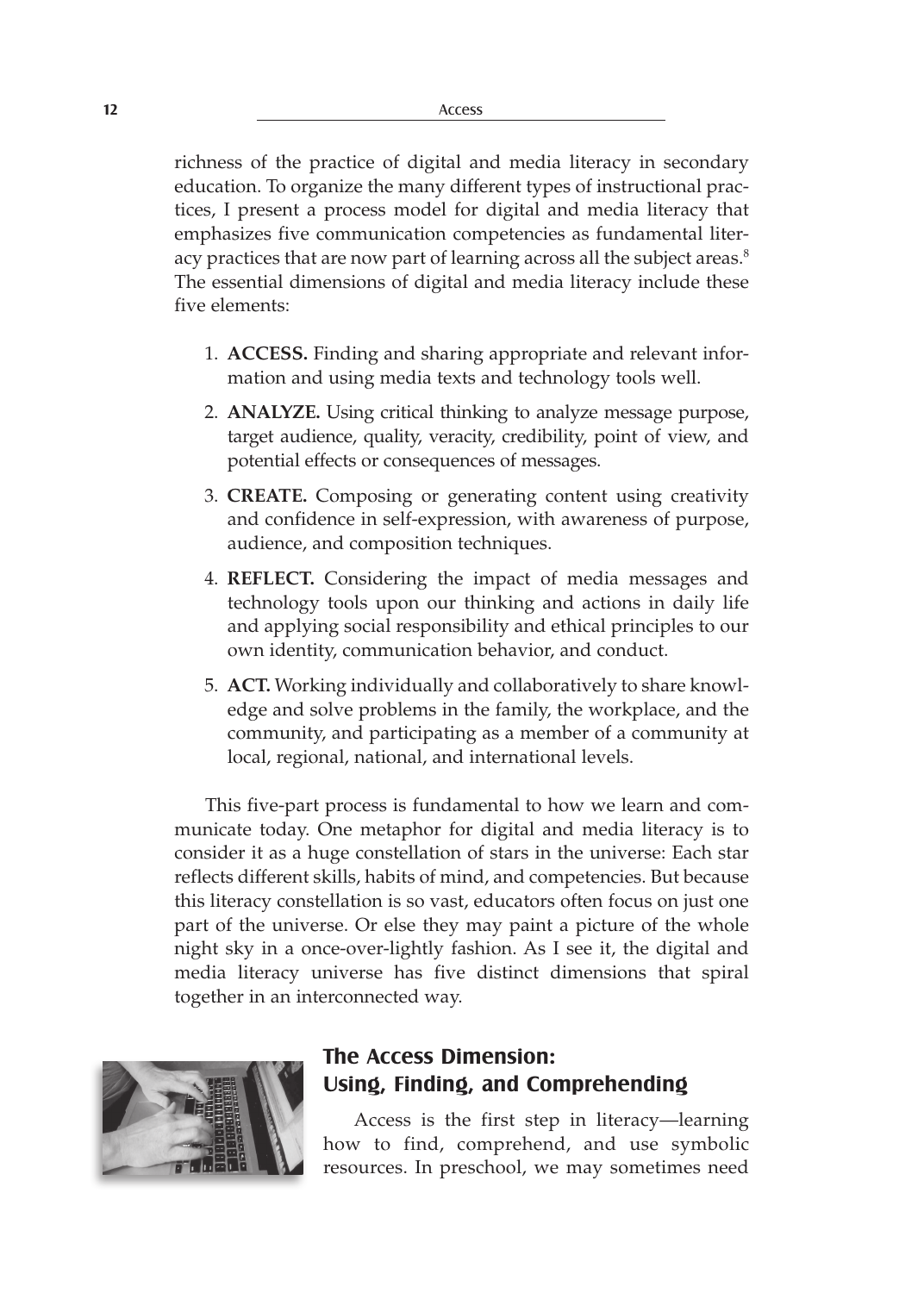to teach a basic access skill for using books. For example, we teach children how to hold books, open them, turn the pages, and notice the relationship between the words and pictures. Decoding printed words into meaning through comprehension is another kind of access skill.

Access is always media-specific: each media form has a distinctive group of things you need to know in order to make sense of it. When it comes to using a computer, there are numerous such kinds of basic competencies involved. For example, to contribute to a wiki or blog, people need to understand file management, how to edit, and how to use formatting tools. To find information online, there's another set of specific skills, including generating appropriate keywords and selecting appropriate search engines. To participate in online social networks, you may need the ability to interact socially using avatars, or the ability to adapt material from one context and use it in another, or to use multitasking to get things done. And while you may be able to acquire some of these access skills on your own (just by messing around), you'll go farther with a knowledgeable person nearby, available to help you out when needed.

Consider how access competencies are part of your curriculum:

- *Using technology tools.* Do students get to use technology tools for finding information, problem solving, self-expression, and communication? Do assignments progressively deepen their capacity to use tools well? Or is going to the technology lab simply a matter of following directions on a worksheet? Or worse, is it a break from real learning?
- *Gathering information.* Do you model effective strategies for finding information from diverse sources? Do you give students opportunities to work independently? Do you give students choices? Or do you make most of the selections on their behalf?
- *Comprehending.* Are students challenged to make sense of texts? Do you create a learning climate where students' multiple interpretations are respected, valued, and shared? Or do you do most of the work of interpreting and explaining?

These skills embody the new Common Core Standards where research activities and information texts are emphasized, both through short, focused projects and longer-term activities. But the access dimensions of digital and media literacy can be intimidating. People can't be experts at everything. Library media specialists are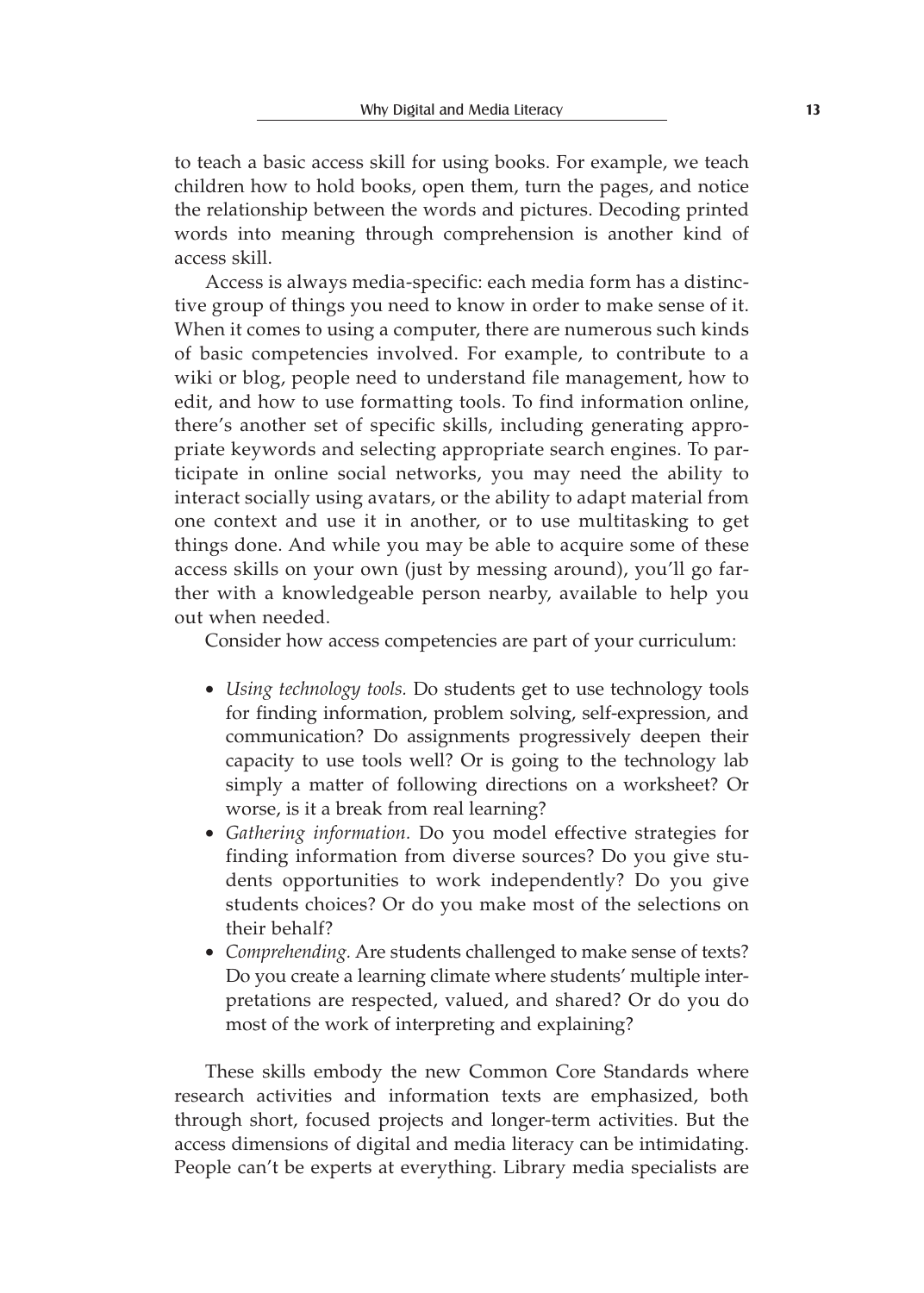masters of online database searching tools. Many social studies teachers know how to find historical documents using online archives. Most English teachers have mastered the finer points of word processing software. The technology teacher often knows how to use a lot of different software tools for creating websites and sharing ideas.

But don't ever feel guilty or inadequate about access skills you have or the skills you lack. There's no way most of us can keep up with the changing pace of technology. Most of us tend to learn the access skills we need to use on a day-to-day basis. Feelings of guilt and inadequacy may contribute to the kind of avoidance that can discourage exploration and experimentation. Since that's the case, both teachers and students need time to play with new tools, messing around and exploring so that they can continue to develop particular access skills when they need them.<sup>9</sup>

#### **Analyze: The Critical Thinking Dimension**



An important dimension of the literacy universe is the capacity to analyze messages, considering the author, purpose, and point of view to understand how they are constructed and the assumptions that underpin them. When we evaluate, we consider the value and worth of ideas by reflecting on them within a

social, political, historical, economic, and cultural context. Canadian high school teacher Rick Shepherd talks about helping students develop an informed, critical understanding that involves examining the techniques, technologies, and institutions involved in media production; being able to critically analyze media messages; and recognizing the role audiences play in making meaning from those messages.<sup>10</sup>

Good questions are key to stimulating analysis and evaluation competencies. But vocabulary and background knowledge are also needed to situate knowledge and ideas within various contexts. For example, consider a teacher who is exploring the essential question: Why do humans share stories? $11$  To get at this question, students might analyze a recent news story like Google's decision to digitize library books to make out-of-print books more widely available. To do this, it would help to have a solid understanding of the role of technological change in the publishing industry, the cultural and economic structure that has made Google so profitable, and even the relevant provisions of copyright law.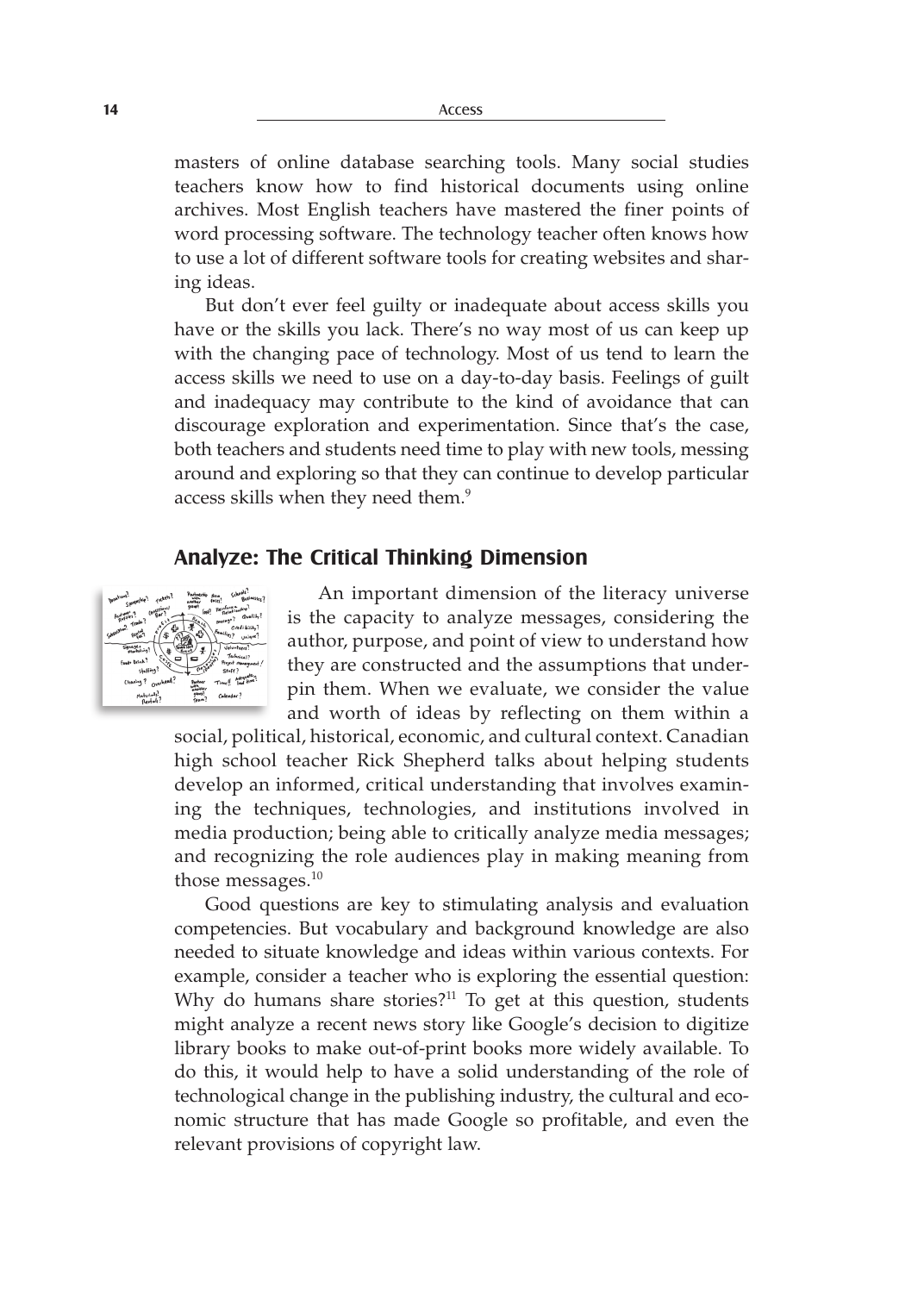A different teacher might take on the same theme of why humans share stories and use it to analyze the spoken word movement in hiphop poetry. To accomplish this, a good understanding of the characteristics of performance art would come in handy. Knowledge about the golden era of rap and the role of artists like Public Enemy and De La Soul would support practices of musical analysis. It could even be useful to know about the earliest traditions in spoken word poetry: Homer, the famous poet of ancient Greek culture.

As is obvious, the more we know, the deeper our questioning becomes, and the more likely that our analysis and evaluation will lead to gaining new information through a path of interrelated questions and discoveries. It is this fundamental process that leads to the creation of new knowledge.

Consider how analysis and evaluation competencies are part of your curriculum:

- *Asking good questions.* Do you ask open-ended questions that have no right or wrong answers? Do students' answers matter in your classroom? Do their questions matter?
- *Gaining knowledge.* Do your assignments and activities promote curiosity? Do students get to apply and use the knowledge they are gaining? Or is this knowledge mostly just a matter of memorizing what's needed to pass high-stakes tests?
- *Contextualizing.* Have you framed your curriculum around an essential question, one that touches hearts and souls, one that helps to define what it means to be human? In doing this, do students get to explore how political, social, economic, and cultural contexts shape the way we send and receive messages? Or are students only vaguely aware of the value of what they are learning?

Some educators shy away from activities that involve analyzing and evaluating because these competencies inevitably involve issues of *values and ideology.* The practice of analysis always has an embedded point of view. When teachers' values are substantially the same as the school and community values, this isn't generally a problem. But when teachers work in communities where families have values that are different from their own, analysis and evaluation practices can activate students' questioning in ways that make some parents and school administrators uncomfortable.

For example, in some communities, parents and teachers may have a shared concern about how materialistic values lead some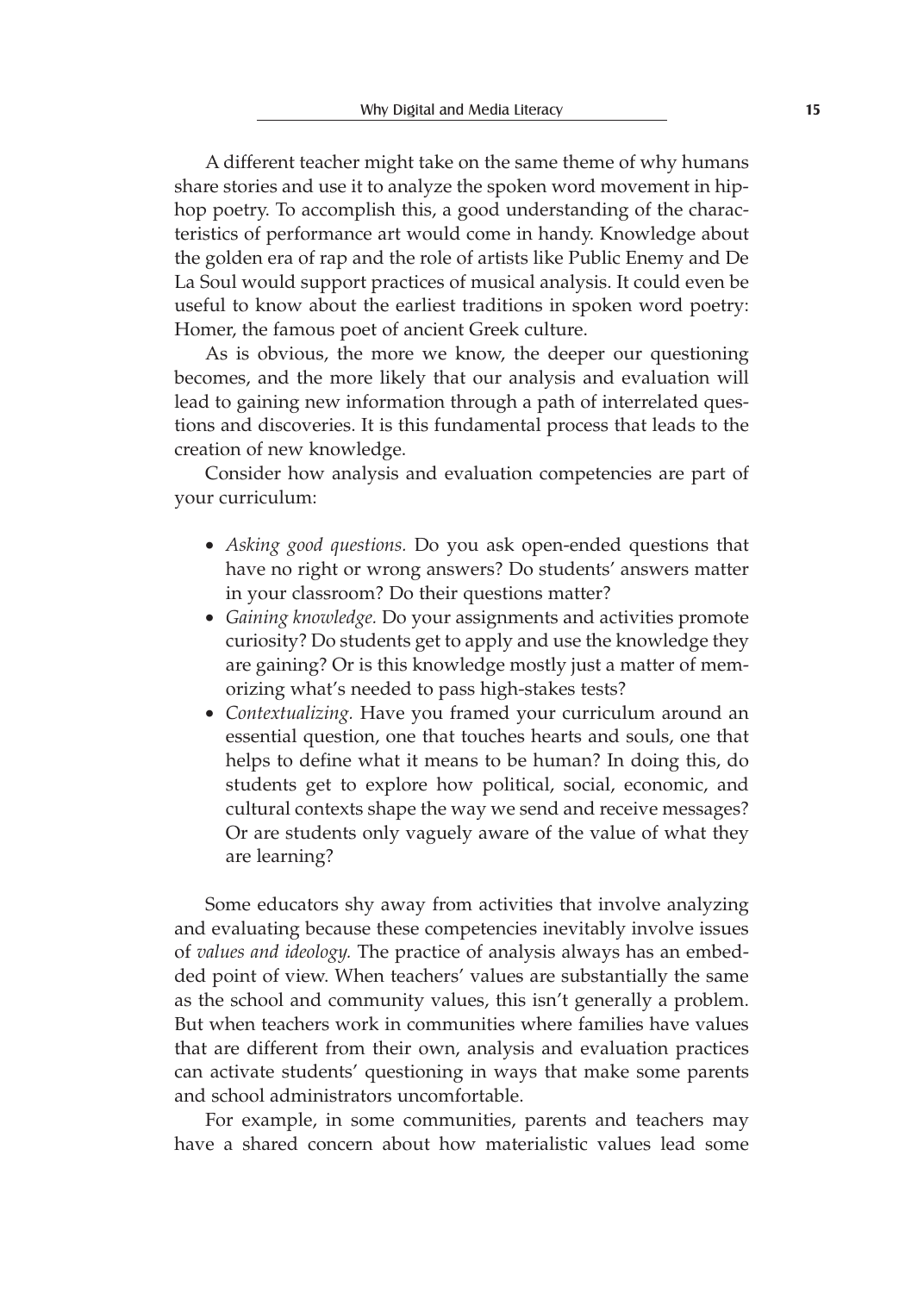young people to be obsessively concerned about brand names and other status symbols. But in other communities, a focus on the negative consequences of materialism might be seen as un-American or even elitist and snobby.

There's no doubt about it: A focus on analysis and evaluation is an essential part of the reading process, because as Robert Scholes explains, it enables students "to situate a text, to understand it from the inside sympathetically, and to step away from it and see it from the outside, critically."12

### **Communicate: The Expressive Dimension**



Today, the shape of writing has changed, as students compose for meaningful purposes and real audiences, not just to complete a homework assignment, explains Troy Hicks, author of *The Digital Writing Workshop.*13 Young people are composing on computers, and they are using video, sound, and

interactivity. English teachers must help students pay attention to the discourse norms that exist in different contexts and communities. For example, students can learn that it's OK to use smiley emoticons when sending an e-mail thank you note to Aunt Laura but not OK to use them when writing an e-mail to the school principal.

Digital composition is also increasingly collaborative, as teams work together to conceptualize, rehearse, perform, and edit elaborate video productions that require people with a range of different talents and abilities.

Rhetoric is the term generally used to describe the process of helping students to speak and write effectively. Today, we can see how the principles of rhetoric are at work in helping students to acquire *textual power,* a term used by Scholes to describe the interconnection between analysis, evaluation, and composition.

Every teacher must consider how communication and composition are part of their teaching goals:

- *Expression in multiple modes.* Do students get to use different genres, including narrative, persuasive, and expository forms? Do they get to use image, language, sound, graphic design, performance, and interactivity to get their message across?
- *Authentic audiences.* Do students get to use literacy practices in ways that are meaningful forms of communication? Do they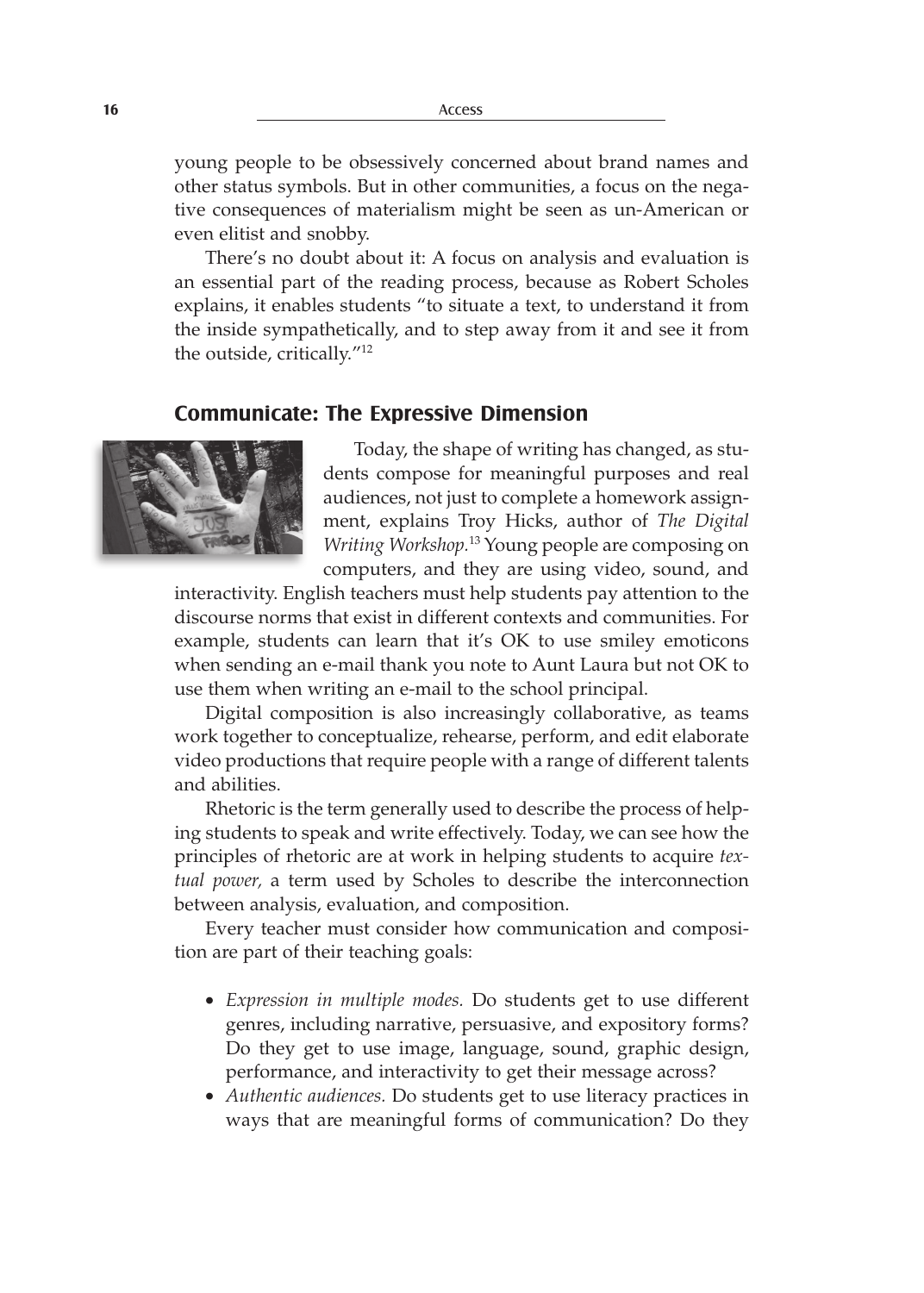"talk back" to texts? Or do they primarily summarize and reproduce the ideas they encounter? Does their work reach real audiences, or is it created as an exercise for the teacher to grade and return?

• *Content and form in relation to purpose and audience.* Do students get to shape a message's content based on their purpose and intended target audience? Or do students learn only standard forms, like the lab report, the research paper, the worksheet, or the five-paragraph essay?

#### **Reflect: The Social Responsibility Dimension**

All communication involves ethical and social values. We are constantly making choices about how to treat people whenever we interact socially. We are aware of how other's expectations for us may shape our own behavior. Nearly every secondary educator has heard stories about or personally experienced adolescents who may have made some poor choices when it comes to texting and social media. And even with



school filters, some students manage to find ways to play online games in the computer lab on the sly, when the teacher's not looking. Throughout life, we all make choices whether or not to apply social responsibility and ethical principles to our own identity, our communication behavior, and our conduct.

Today, the Internet creates complex new ways for people to interact socially. Some characteristics of digital media—the instantaneousness, for example—may encourage impulsive behavior. A student may take a picture of a friend, and when he sees that the picture looks stupid (perhaps the kid has one eye closed and one eye open), impulsive action may lead to the photo being shared on Facebook. And because it's sometimes difficult to predict the consequences of an action, the student may find that the photo has been interpreted in many different ways. The friend may be annoyed, angry, or delighted. Others who see it will make their own judgments, too.

Privacy, copyright, fair use, attribution, and new forms of sharing offer other opportunities for rich conversations about ethical issues. Issues of representation come into play when people use digital images of themselves and their peers to represent their personal and social experiences. There's no doubt about it: What we do online affects our identity, our self-esteem, our relationships, and our future.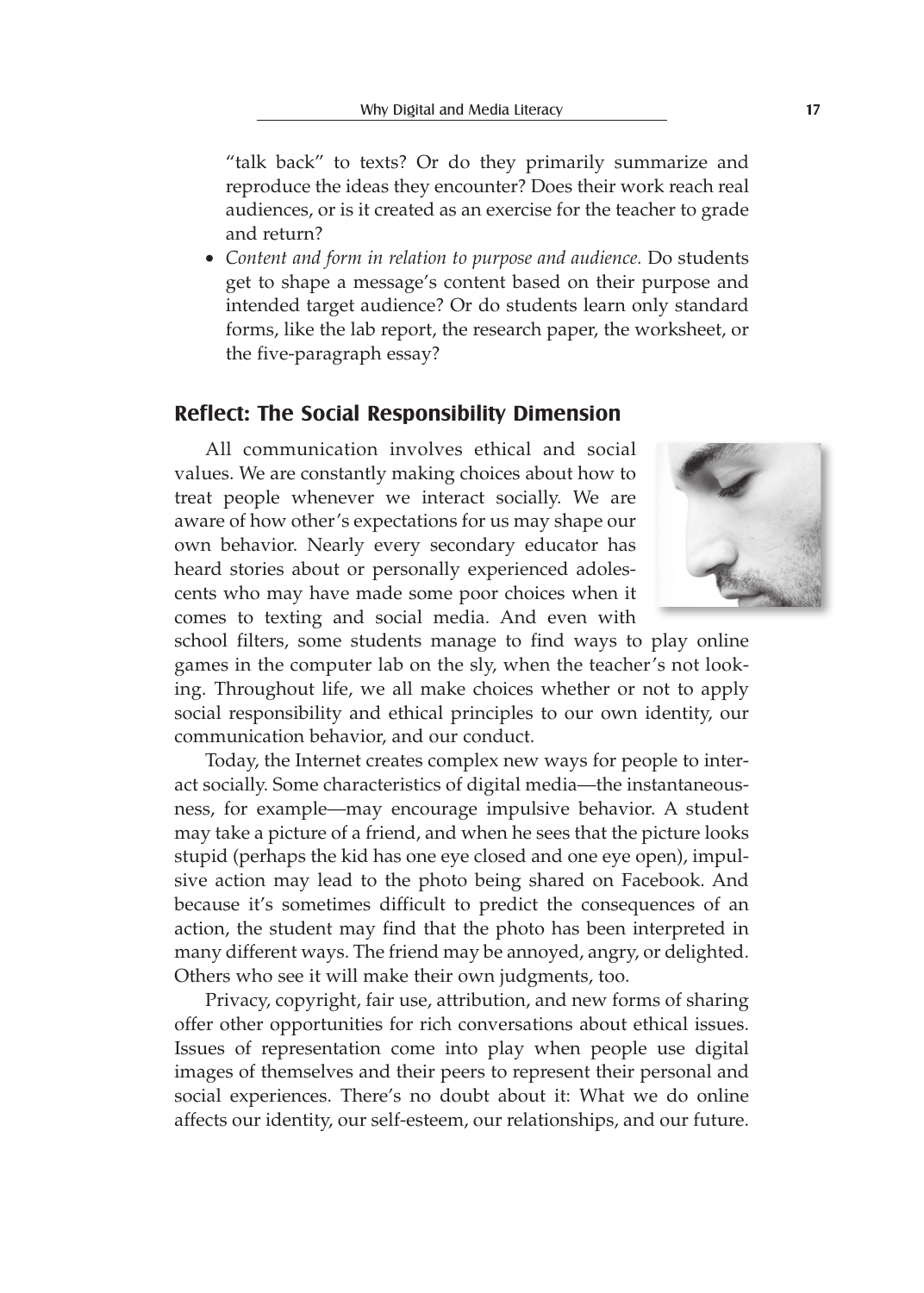Teachers can support students' ethical, social, and emotional development when they do the following:

- *Encourage multiperspectival thinking.* Do students get to imagine the thoughts, feelings, and ideas of others? Are they encouraged to move beyond either–or thinking? Do they get safe opportunities to share their feelings and listen to others? Do they practice building empathy by reflecting on the experience of standing in someone else's shoes?
- *Predict consequences and use hypothetical reasoning.* Do students get to investigate the genuine conflicts they experience each day in the world outside the classroom? Do they get to apply reasoning skills to the challenges of daily life, especially in relation to communication and social relationships?
- *Talk about power and responsibility.* Do students get to examine how social status, hierarchy, respect, and power are exercised through communication practices, including praise, criticism, rumors, and gossip? Do students get suspended from school when they engage in poor judgment or do they get to reflect with their peers and their teachers on how their own communication behaviors shape the way they are treated by others?

## **Act: Make a Difference in the World**



There's a relationship between education and citizenship—which is why media literacy education includes the concept of taking action. Educational theorists like Paulo Freire and John Dewey have shaped our thinking about how the classroom can be a place where students develop needed skills for engaging in genuine *ethical democratic citizenship.* Dewey asserted that learning cannot be standardized because it always takes place against the backdrop of the learner's particular

knowledge and life experiences. For this reason, he suggested that teachers tie new material to their students' individual perspectives and give them the freedom to subject it to testing and debate.<sup>14</sup>

However, there are some scholars in the field of education who use the ideas of Paulo Freire and the concept of "empowerment" to refer to a highly abstracted and politicized form of cultural criticism that is disconnected from instructional practices of the classroom, the institutions of education, or the real-world practice of democracy. This is not what I mean by empowerment. Teachers whose form of social action is to "liberate" their students by helping them see the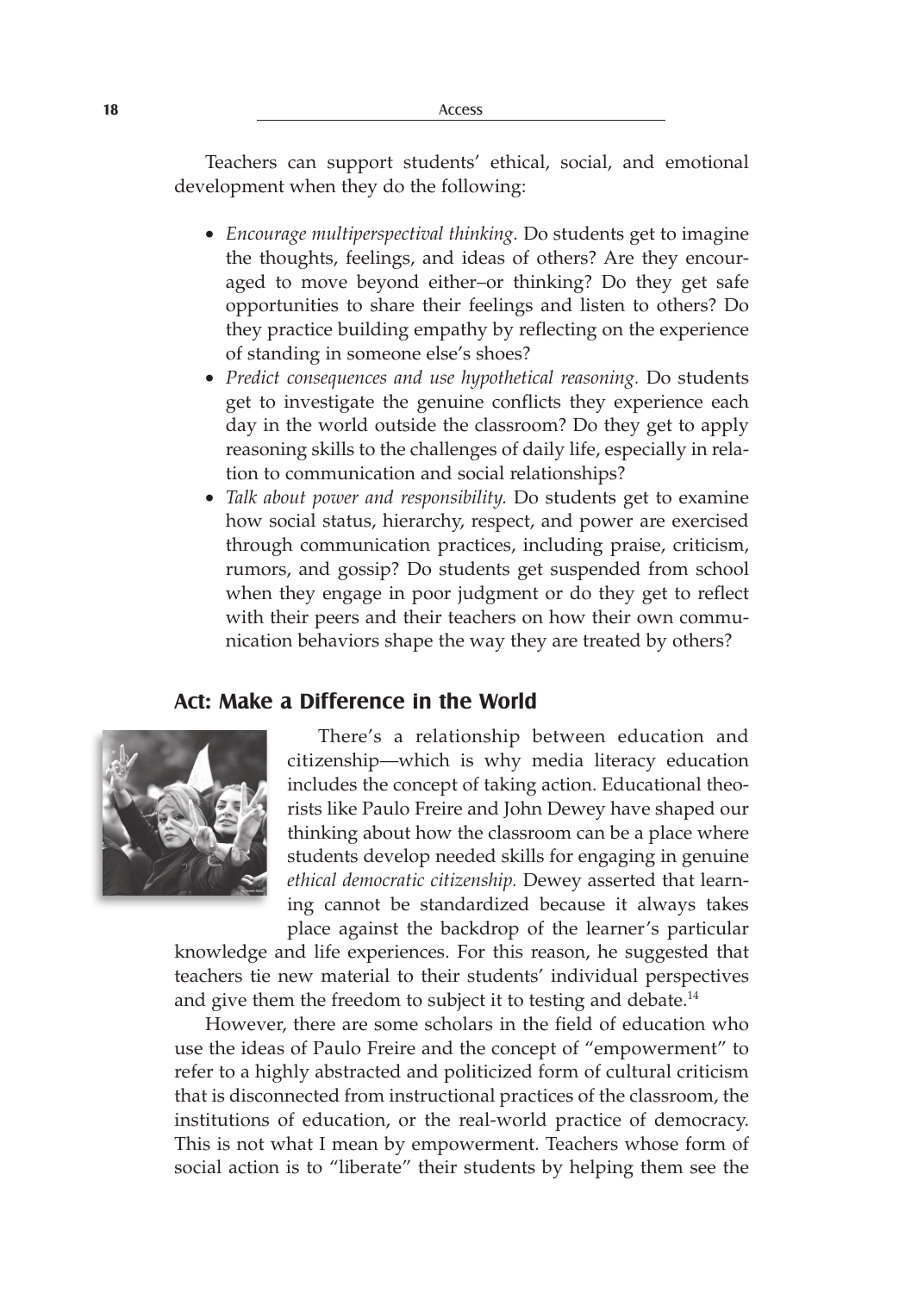oppressive structures of capitalism and the superiority of a particular (leftist) critique may just be employing another type of propaganda instead of encouraging true dialogue that is necessary for civic action.

When students' ideas and thoughts move toward specific and concrete forms of social action, it can be energizing for young people and adults alike. When taking action is valued as a *communication competence* in Grades 7–12, students and teachers share knowledge and solve problems in the family, the workplace, and the community. Teachers create learning environments that are connected to local, regional, national, and international issues, helping students see a role for themselves as contributors to their own well-being and the lives of those around them.

- *Connect the classroom to the world.* Do classroom activities connect to relevant social issues, debates, and controversies in the world outside the classroom? Do students take action to address meaningful real-world problems that require solutions?
- *Support leadership and collaboration.* Do students get to use problemsolving skills to influence more than one person toward a goal? Do they recognize how to leverage the strengths of others to accomplish a common goal? Or do students just follow carefully described steps in a process already laid out by teachers?
- *Develop integrity and accountability.* Are students held accountable for their actions? Are situations and opportunities provided that enable students to discover how personal values like honesty and courtesy benefit the individual, the group, and the society?

# **Messages in a Wide Variety of Forms**

Many teachers use a specially selected set of texts that are considered appropriate for the classroom. These might be textbooks, works of classic literature, or other materials that are easily recognizable as educational in nature. In some school districts, they may be selected by state school boards or vetted by a panel of experts. In some communities, questions about "what's appropriate" can become a political tug-of-war. In response, textbook publishers, testing agencies, professional associations, states, and the federal government have succumbed to pressure groups of left and right. That's because both right-wingers and left-wingers may "demand that publishers shield children from words and ideas that contain what they deem the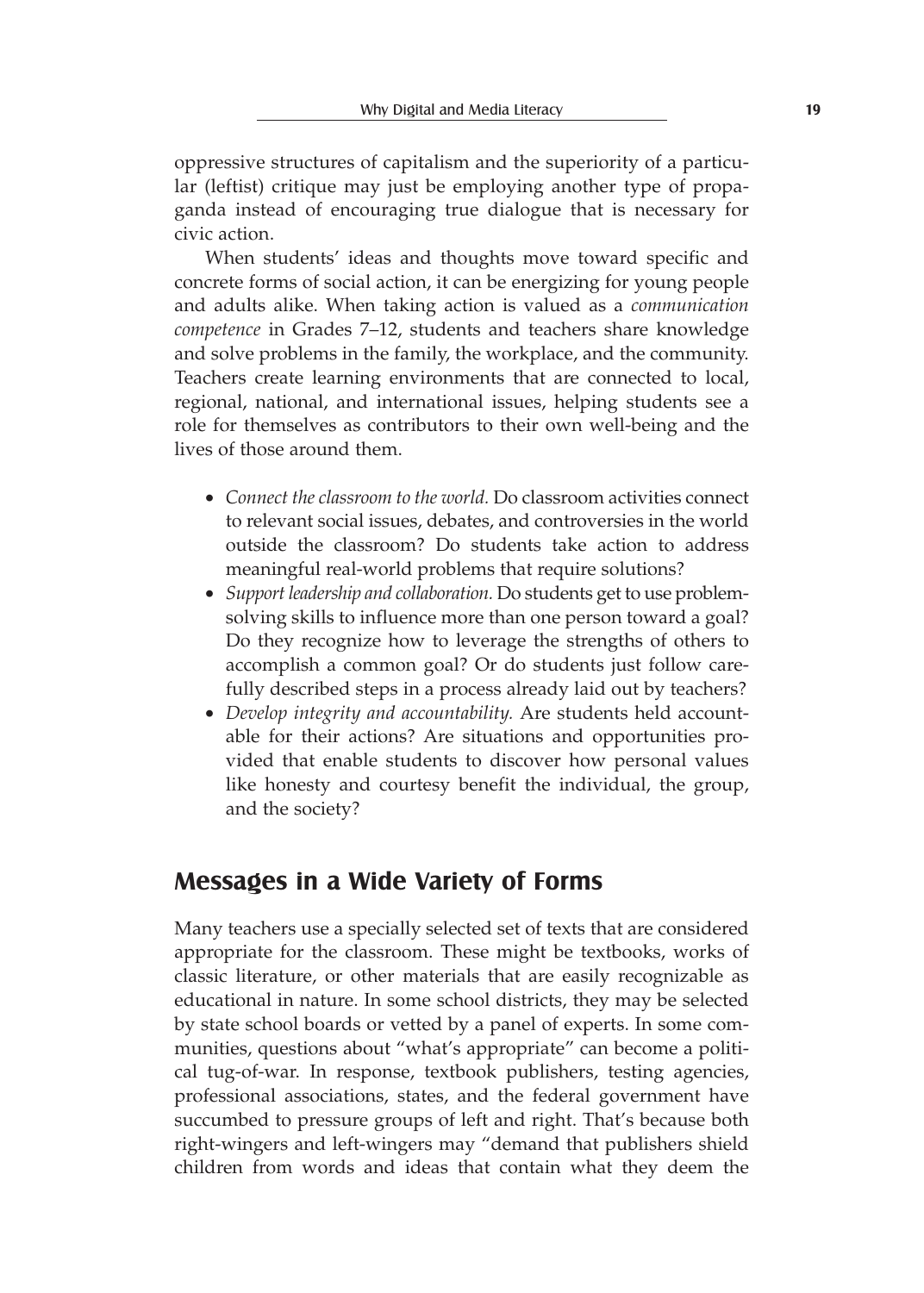'wrong' models for living. Both assume that by limiting what children read, they can change society to reflect their worldview."15

Fortunately, in other schools and communities, teachers have great latitude to select resources and materials for use in the classroom. They don't need to use preselected books or get advance permission to show a video. In these communities, teachers are entrusted with professional responsibility to make wise choices.

Using a broad array of media texts and technology tools is an essential dimension of digital and media literacy education. It's a way of connecting the dots between the classroom and contemporary culture, helping students transfer skills between school and home. Consider how messages in a variety of forms are part of your curriculum by reviewing this list of different types of texts:

- *Daily Life.* These are the texts, tools, and technologies we encounter as part of ordinary life. We read brand names on our cereal boxes and our clothing. We may read an instruction manual online to install a cell phone app, look at a bus schedule, or fill out job application forms.
- *Academic.* These are the school-sanctioned texts in language arts, science, history, and math that introduce the subject matter to students or are used for learning purposes.
- *Professional.* These are the texts created by people in the world who work with ideas and information as part of their job. They might be a website, something from a professional magazine, or a research report.
- *Historical.* These are the texts of the past: newspaper articles from long ago, old-time radio dramas, historical artifacts from an archive, movies like *To Kill a Mockingbird,* and books from our parents' and grandparents' generation. Classic works of literature like *Romeo and Juliet* are also considered part of this category.
- *Mass Media and Popular Culture.* These are the texts that circulate as information and entertainment commodities. They are generally highly visible in contemporary culture. Articles from *The New York Times* or *Newsweek, Gossip Girl* episodes, scenes from movies likes *Avatar,* video games, pop music, and other forms of entertainment and information are examples of these types of texts. Most forms of mass media are produced by companies as a means to sell audiences to advertisers.
- *Alternative Media.* These are texts created by organizations that don't see their work as a commodity designed to maximize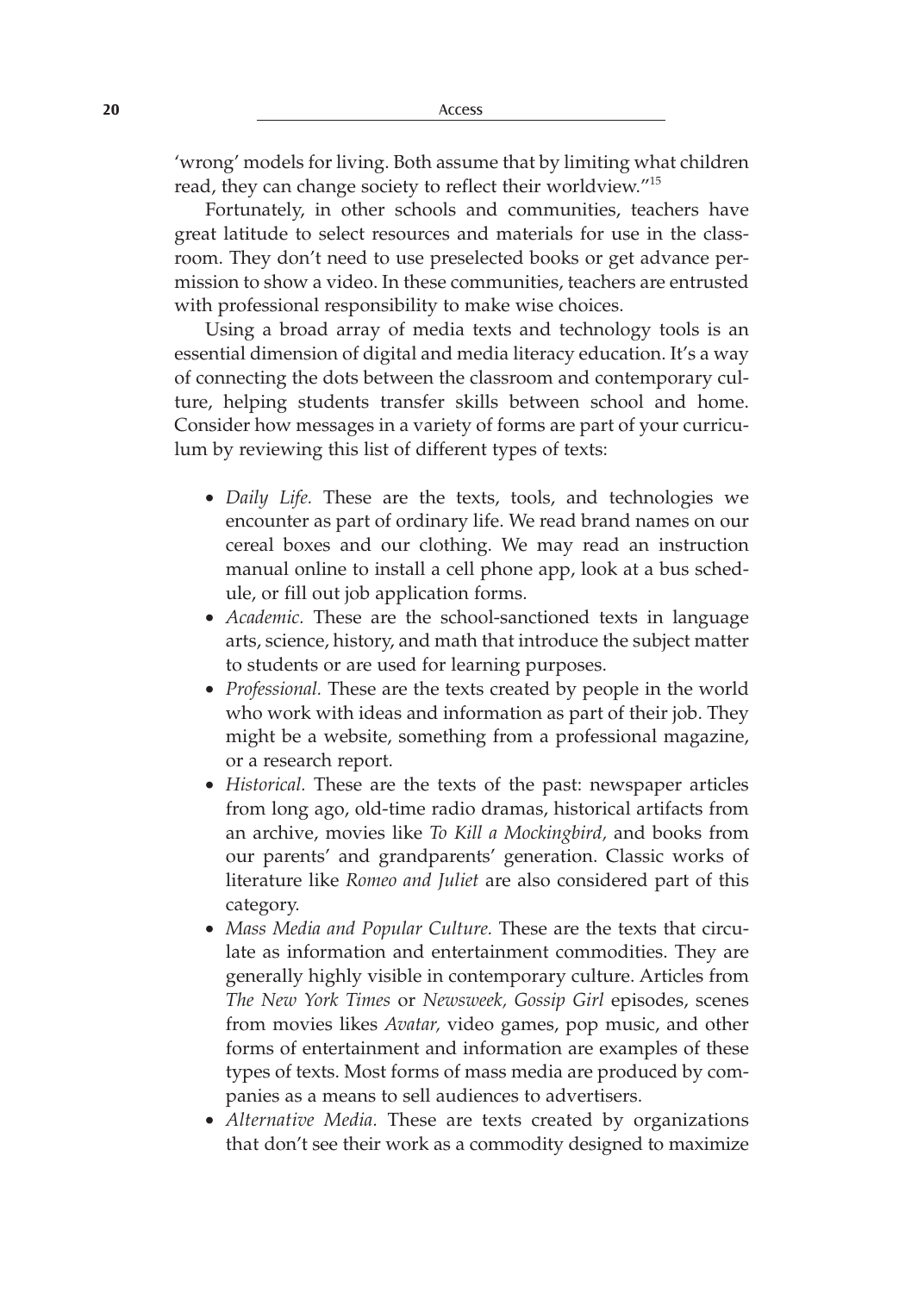profits. PBS is an example of alternative media, as are magazines like *In These Times* and TV shows like *Democracy Now.* Alternative media provide perspectives and ideas that aren't readily available in the profit-driven media world. There are alternative newspapers, magazines, television, radio, and film, as well as nontraditional media, such as zines, web-based publications, street theater, and murals.

• *Digital Culture.* There is no consensus yet about how to classify the many different types of digital content found on websites, blogs, wikis, and the many types of social media networks. Examples include collaboratively created sites like Wikipedia (www.wikipedia.org) as well as editorially vetted informational websites like Finding Dulcinea (www.findingdulcinea .com). Digital culture is vast—there are 10 billion photos on Facebook and 20 hours of video are uploaded to YouTube every minute.<sup>16</sup>

What this list reveals is the full range of authentic texts that people use as part of their social and cultural lives. All these forms can and should be used for teaching and learning—from kindergarten to college. Review the aforementioned list to consider how you make use of these various texts types in your own life—and in your classroom.

Research shows that using a wide variety of text types, including informational, historical, mass media, and alternative media texts, helps young people engage in more out-of-school reading and writing and create more linguistically complex texts.<sup>17</sup>

However, it takes practice to become comfortable using a wide range of informational texts in the classroom. Texts from mass media and popular culture may challenge and disrupt the routines of the classroom, shifting authority and power relationships between students and teachers. That's because when we use mass media and popular culture texts, students themselves have more knowledge and opinions to share. It's one of the *great debates* in media literacy: Should literacy educators include a focus on popular culture texts?<sup>18</sup> In this book, the answer is a resounding "yes," considering the obvious reason: Preparing students for life in contemporary society requires being knowledgeable about the role of media and technology in the daily lives of young people, activating all five digital and media literacy competencies, building bridges between the knowledge domains of school and home, and placing critical focus on the texts of popular culture, especially news, advertising, information, and entertainment.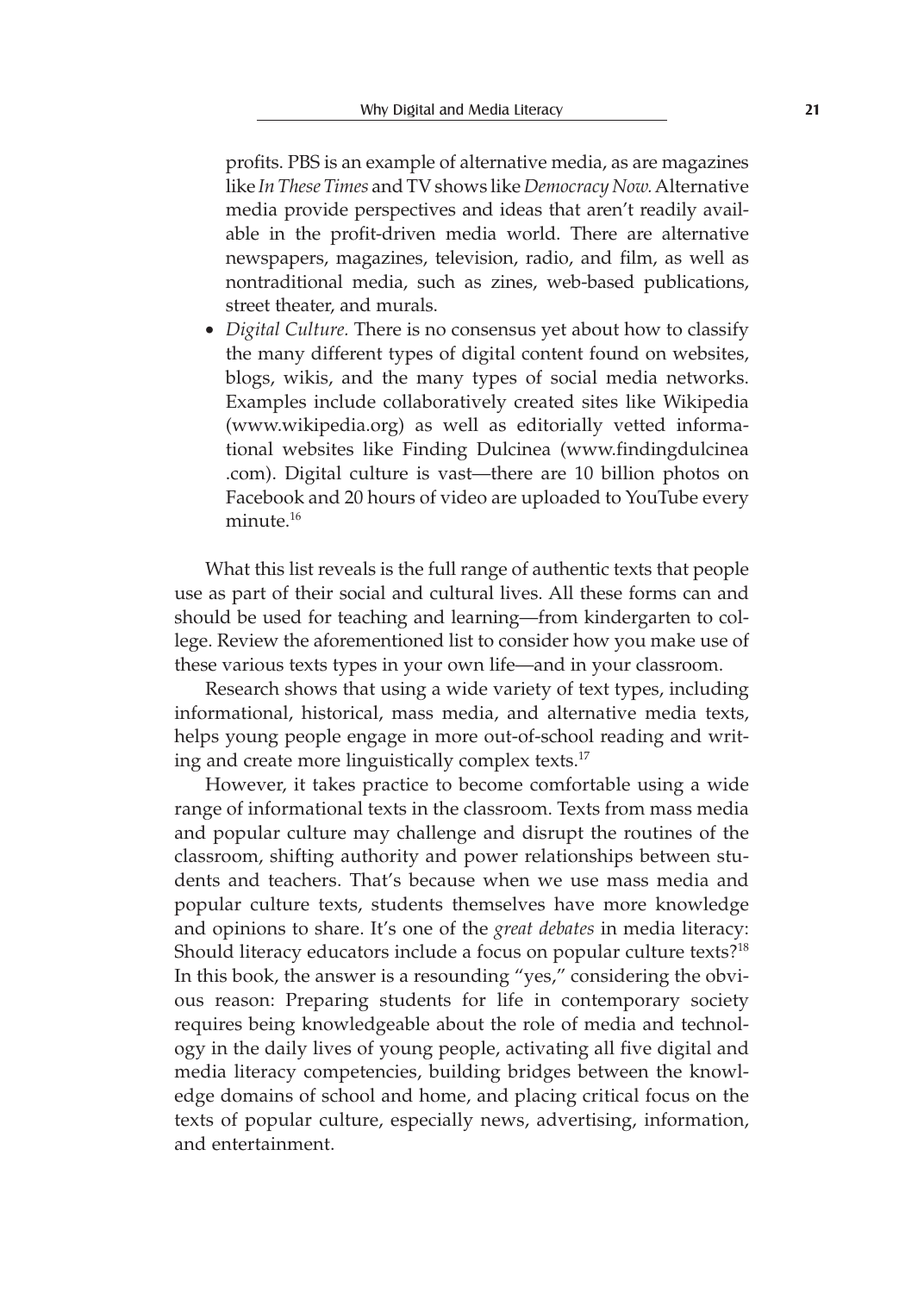#### CHAPTER 1 LESSON PLAN

# Four Corners on the Media: Reflecting on Our Love–Hate Relationship

**Overview:** Students participate in a conversation about the pleasures and troubling aspects of print, visual, sound, and digital media moving through the classroom in a "four-corners" activity. They then reflect on their own attitudes about these media by composing a reflective essay and share their writing with peers and the class.

**Time:** 1 class period plus homework

**Resources Needed:** Craft paper, colored markers

#### **Learning Outcomes:**

- Gain knowledge of the distinction between media texts and media types
- Recognize the value of personal experience as a form of knowing
- Strengthen listening and small group discussion skills
- Practice note taking as a way to organize and examine relationships between ideas
- Build awareness of discussion as a form of prewriting
- Strengthen public speaking and writing competencies

**Preclass Preparation:** Before class, put up sheets of craft paper in four corners of the room. Label each corner: PRINT, VISUAL, SOUND, and DIGITAL.

**Introduction:** Draw a picture of a heart and a devil's pitchfork on the board as you introduce the idea of a *love–hate relationship,* the idea that people can love something and hate some aspects of it at the same time. Preview the activity by explaining that students can reflect on their love–hate relationship with media and technology through small-group discussion to capture key ideas.

**Explain Media Texts and Types:** Explain that a text doesn't have to be written. A pop song is a text. So is a movie. *Texts* can be defined as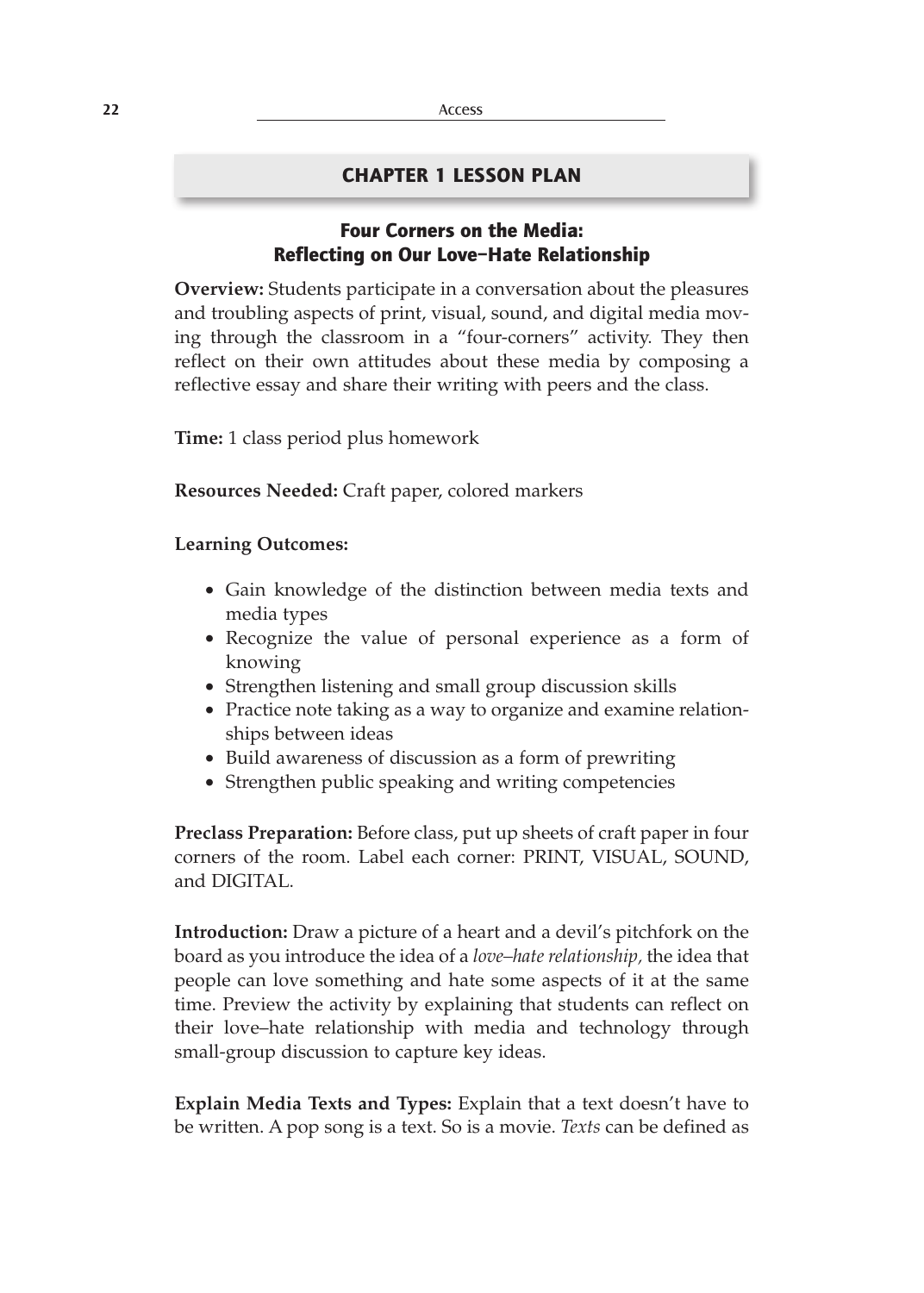symbolic expressions created by humans to share meaning. Then review the four types of media (print, visual, sound, and digital) by asking students to give specific examples of texts that fit into each category. Encourage students to be specific. Write their examples on the board. As they offer examples, you should note that the categories are blurry. For example, "audiobooks" could be placed into several of these categories.

**Group Discussion:** Break students into four groups and have each group move to one of the four corners of the room and discuss the positive and negative aspects of the one media form that's listed on the chart paper. Depending on the needs of your students, you may want to have students select a recorder to make notes or ask all students to contribute to making notes on the chart.

**Rotate Groups:** Every five minutes, move the groups to a different corner of the room and ask them to first review the notes made by the previous team, noting their agreement or disagreement with plusses and minuses. Then, encourage them to add more notes to the chart paper to add new ideas and offer nuance and depth to the ideas already on the chart paper.

**Summarize:** At the fifth rotation, students will arrive at their original corner of the room. Now they see that the chart they started has been transformed by other people's ideas. Ask students to read through the ideas and discuss the comments that were added. Have one or two students offer a summary of the most interesting ideas.

**Homework:** Explain that writing and thinking are related and as a result of sharing ideas with others, this activity has prepared students to express their unique point of view. Offer these choices to students:

**Option 1.** Write a personal reflection of your own love–hate relationship with one of the four media forms, considering some of the key ideas that emerged from the classroom conversation.

**Option 2.** Select one specific media text (like ABC's *Greek,* for example) and offer reflections on what you love and hate about it.

**Expressive Options:** If you prefer, students may complete this assignment as a blog entry or as a spoken word performance.